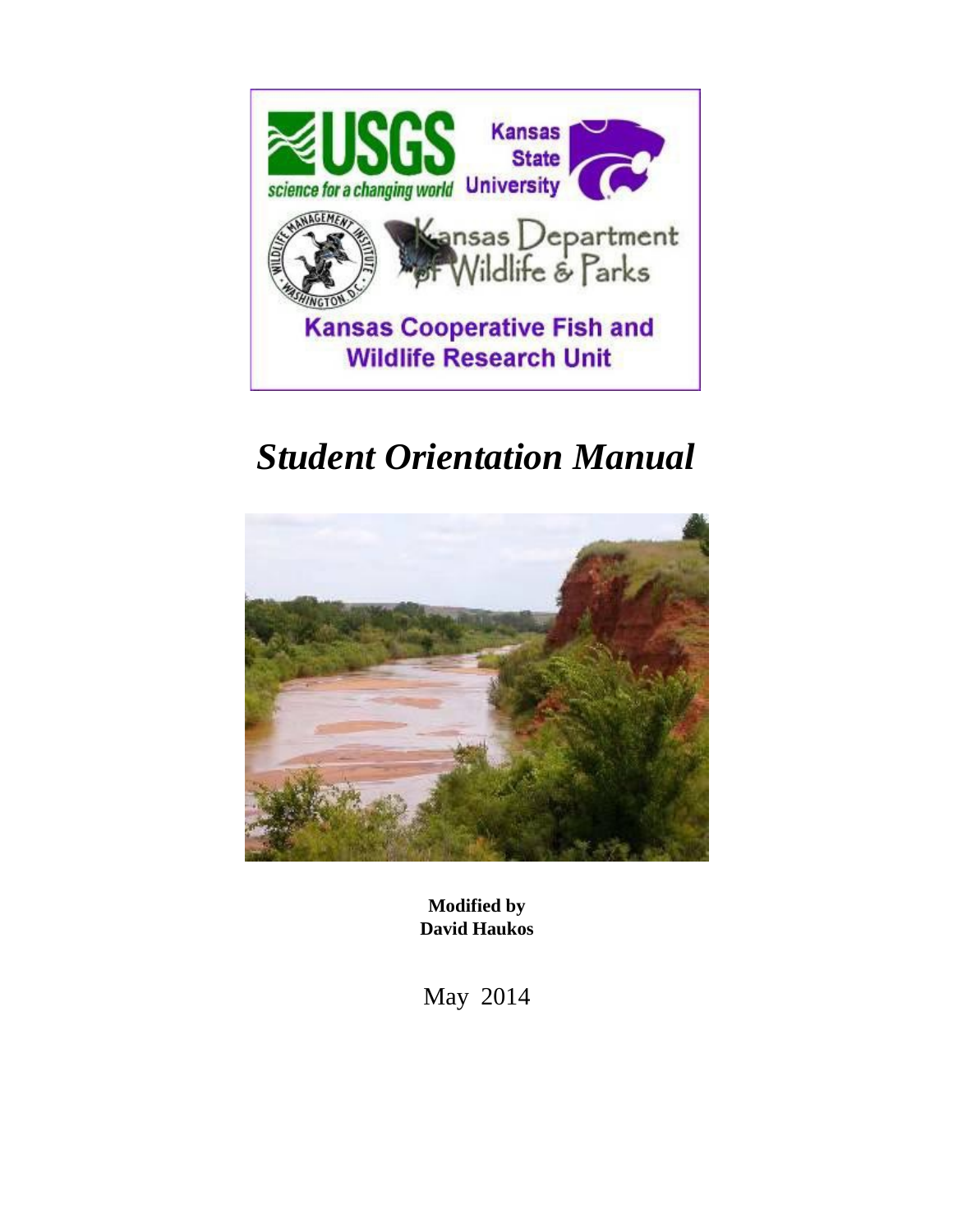#### **PREFACE**

The purpose of this orientation manual is to provide an overview of the Cooperative Research Unit (CRU) Program, its policies and procedures, and the responsibilities and expectations placed upon participating graduate students. This manual was prepared in response to recommendations of former students, all of whom received their graduate degrees through a cooperative fish and wildlife research Unit. Recent graduates suggested that new students would profit from a better understanding of the CRU Program and its 40 cooperative fish and wildlife research Units. Although each Unit has unique characteristics, all are linked by a common mission and operational style that is largely set by federal legislation. This manual is intended to provide a historical and operational context for graduate student participation in the CRU Program.

This manual explains how the national CRU Program was established, how it operates, and what the responsibilities are of Unit scientists and Unit students. Included in this orientation guide are appendices that highlight select topics. Below are definitions for key terms used in this manual for reference purposes:

 CRU Program versus Unit program: The term ―CRU Program‖ refers to all 40 cooperative fish and wildlife research Units. ―Unit program‖ refers to the activities of an individual cooperative research Unit.

 Unit/federal scientist: An employee of the U.S. Geological Survey (USGS) who serves as either the Unit leader or assistant Unit leader of the cooperative fish and wildlife research Unit at host universities. In this manual, Unit leaders and assistant Unit leaders are referred to collectively as -Unit scientists.

 Unit student: Refers to any Master's or PhD student whose major advisor is a Unit scientist.

 Unit project: Any project that receives financial and/or logistical support from a cooperative fish and wildlife research Unit, as approved by the Unit's Coordinating Committee.

 Principal investigator: The primary point of contact for a Unit project responsible for the project's research activities and associated information products. This may be a Unit scientist or a university faculty member affiliated with the Unit through projects or some other arrangement.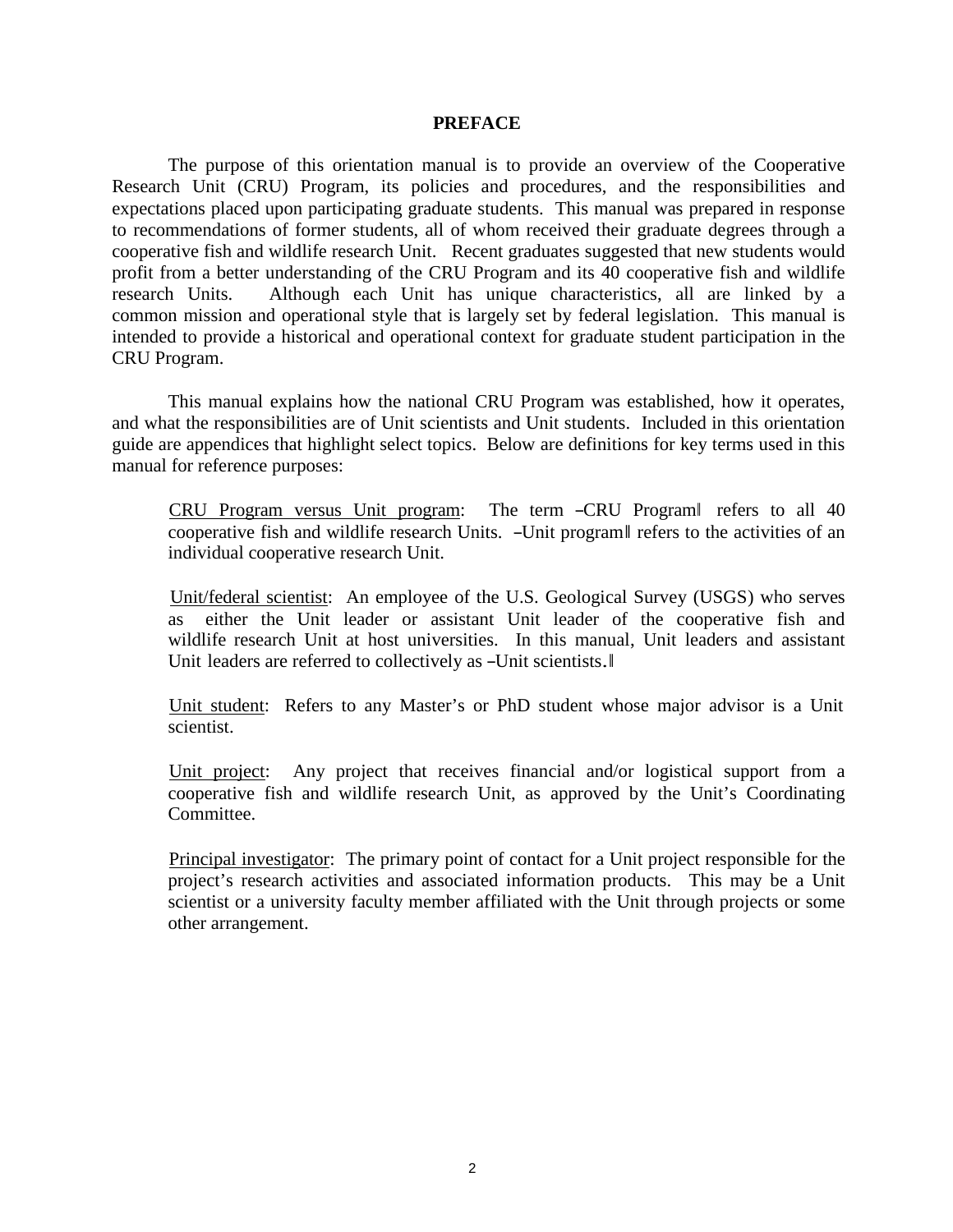# **KANSAS COOPERATIVE FISH AND WILDLIFE RESEARCH UNIT**

The agreement establishing the Kansas Cooperative Fish and Wildlife Research Unit in 1991 stated that the purpose was to... "provide for active cooperation in the advancement, organization, and conduct of fish and wildlife research, graduate education, in- service training, technical assistance, public relations, and demonstration programs" (Cooperative Agreement, Section II, Purpose). Unit research contributes to understanding ecological systems within the Great Plains. Unit staff, collaborators, and graduate students conduct research with both natural and altered systems, particularly those impacted by agriculture. Unit projects investigate ways to maintain a rich diversity of endemic wild animals and habitats while meeting the needs of people.

The Unit focuses on projects that involve graduate students, and the research needs of cooperators are given priority. Unit professionals function as faculty in the Division of Biology at Kansas State University. Unit professionals work with state and federal agencies, private industry, nongovernmental organizations, and interest groups to develop and conduct projects. Partnership projects are common where graduate and undergraduate students, and Unit staff work with multidisciplinary teams, often including other university faculty members and specialists from collaborating groups

Mission of the Kansas Cooperative Fish and Wildlife Research Unit

 To conduct research into the ecology of renewable natural resources and to investigate the production, utilization, management, protection, and restoration of such resources. This research will be relevant to the needs of the State, the geographical region and the Nation.

 To provide technical and professional education on the graduate and professional levels, in the fields of renewable natural resource sciences.

 To make available to resource managers, landowners, other researchers, and other interested public, such facts, methods, literature, and new findings discovered through research.

 To disseminate research findings through the publication of reports, bulletins, circulars, films, and journal and magazine articles. These may include scientific, technical, semipopular and popular media at all levels.

Cooperators of the Kansas Cooperative Fish and Wildlife Research Unit

*US Geological Survey Kansas State University Kansas Department of Wildlife and Parks Wildlife Management Institute*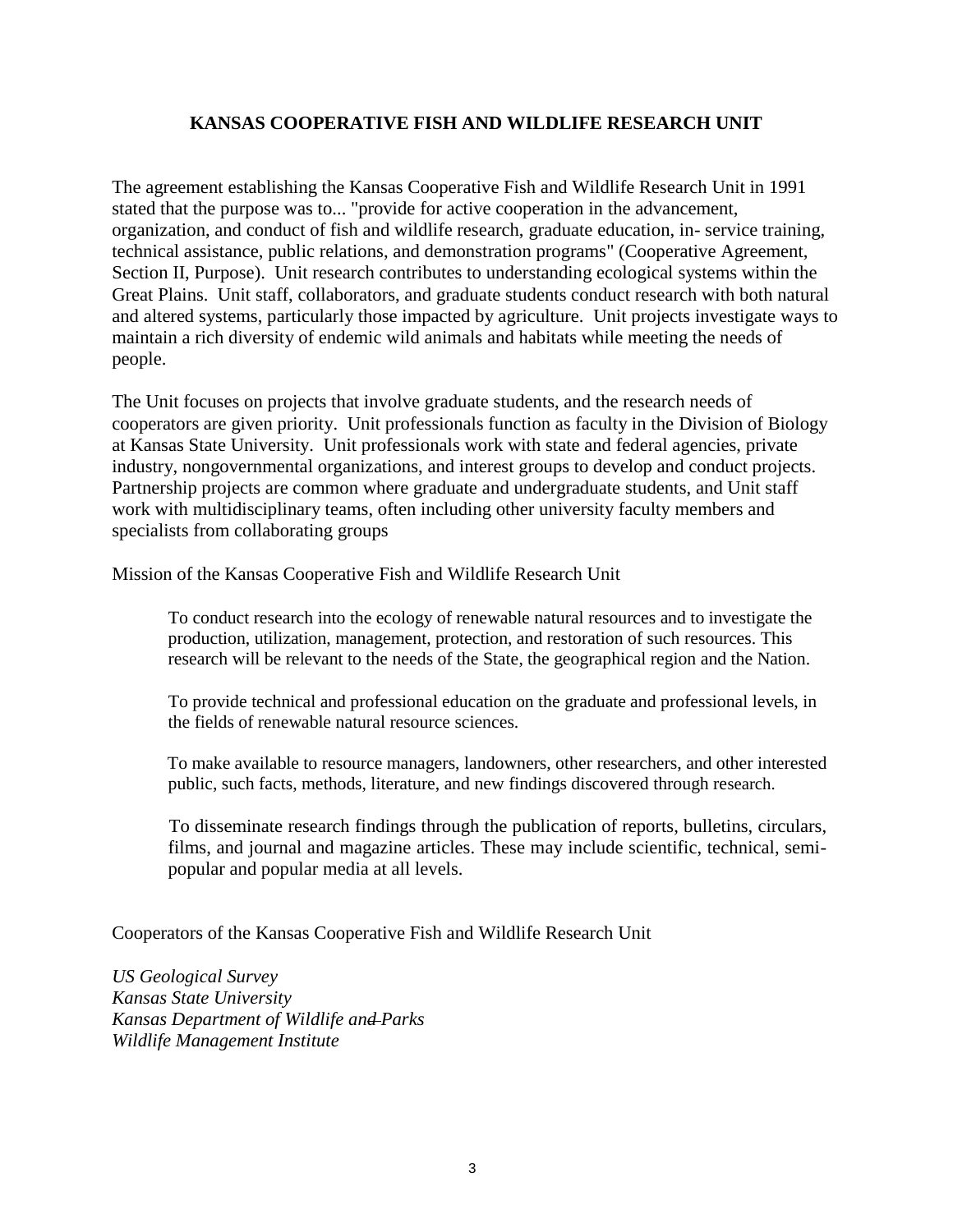| <b>Name</b>                   | Title                      | <b>Home Phone</b> | <b>Cell phone</b>            | <b>Email</b>                       |
|-------------------------------|----------------------------|-------------------|------------------------------|------------------------------------|
| David Haukos<br>Martha Mather | Leader<br>Assistant Leader | 785-456-2130      | 806-939-9404<br>413-329-2105 | dhaukos@ksu.edu<br>mmather@ksu.edu |
| Joyce Brite                   | <b>Office Manager</b>      | 785-532-6070      | $(w)$ 785-410-0063           | brite@ksu.edu                      |

Contact Information and Emergency Numbers for Unit Scientists

# Emergency Numbers

| <b>Emergencies</b>                   | 911      |
|--------------------------------------|----------|
| Campus police                        | 532-6412 |
| <b>KSU</b> facilities                | 532-6373 |
| KSU minor repairs                    | 532-6389 |
| <b>KSU Division of Public Safety</b> | 532-5856 |
| <b>Riley County Police</b>           | 537-2112 |
| Lafene Health Center                 | 532-6544 |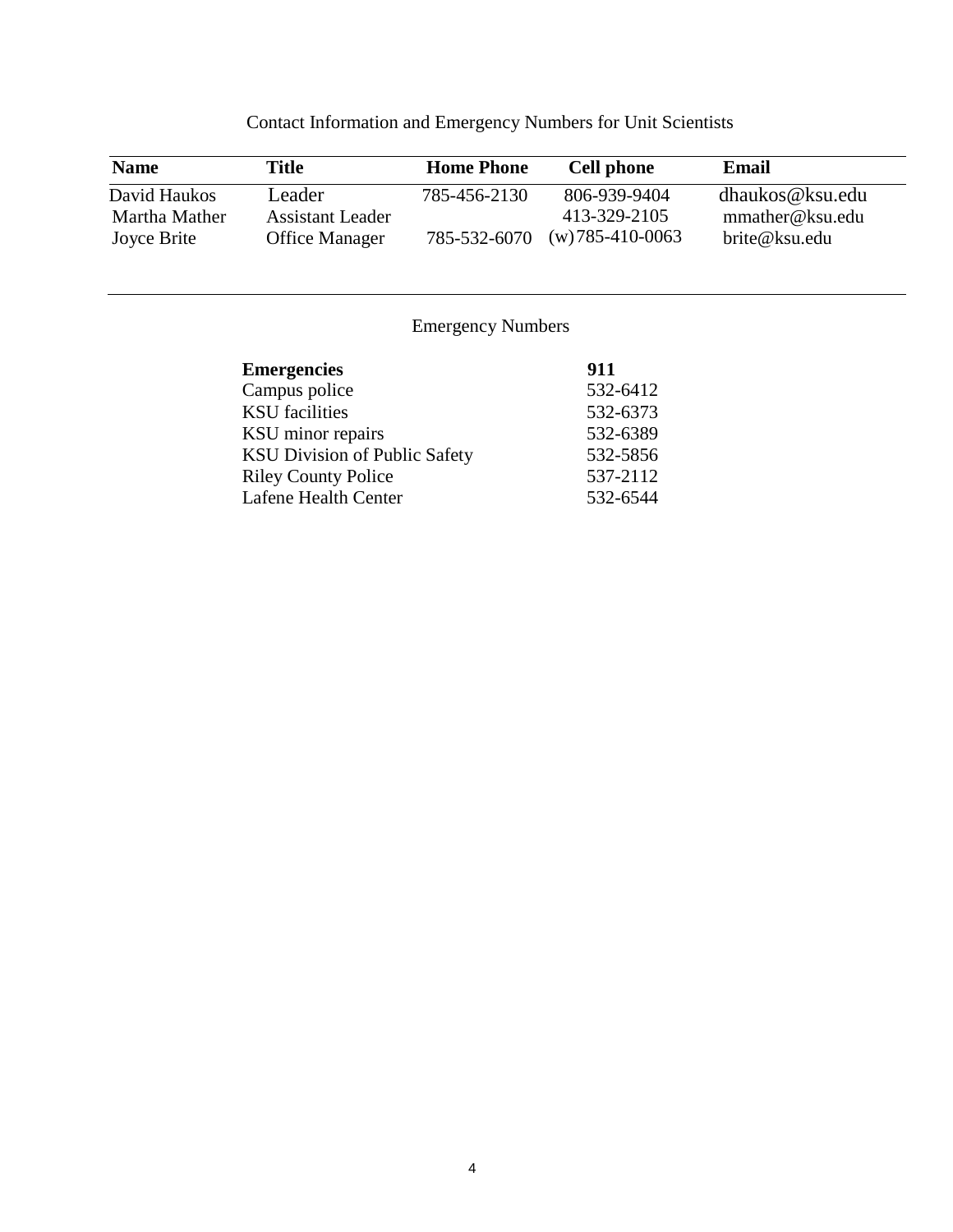# **ACKNOWLEDGMENTS**

Without the assistance of the following individuals, the creation of this CRU student manual would not have been possible: Charles Berry, Phillip Bettoli, Clint Boal, Joyce Brite, Don Dennerline, Walt Duffy, Bill Fisher, Jim Fleming, Patrick Jodice, Chip Leslie, Joe Margraf, Patricia Mazik, Reynaldo Patiño, Kevin Pope, Charles Rabeni, Kathryn Reis, Carl Schreck, Mike Tome, and Kevin Whalen.

Additionally, we thank the following Cooperative Fish and Wildlife Research Units for allowing us to incorporate sections of their student handbook into this document: Arkansas, Minnesota, North Carolina, and South Dakota.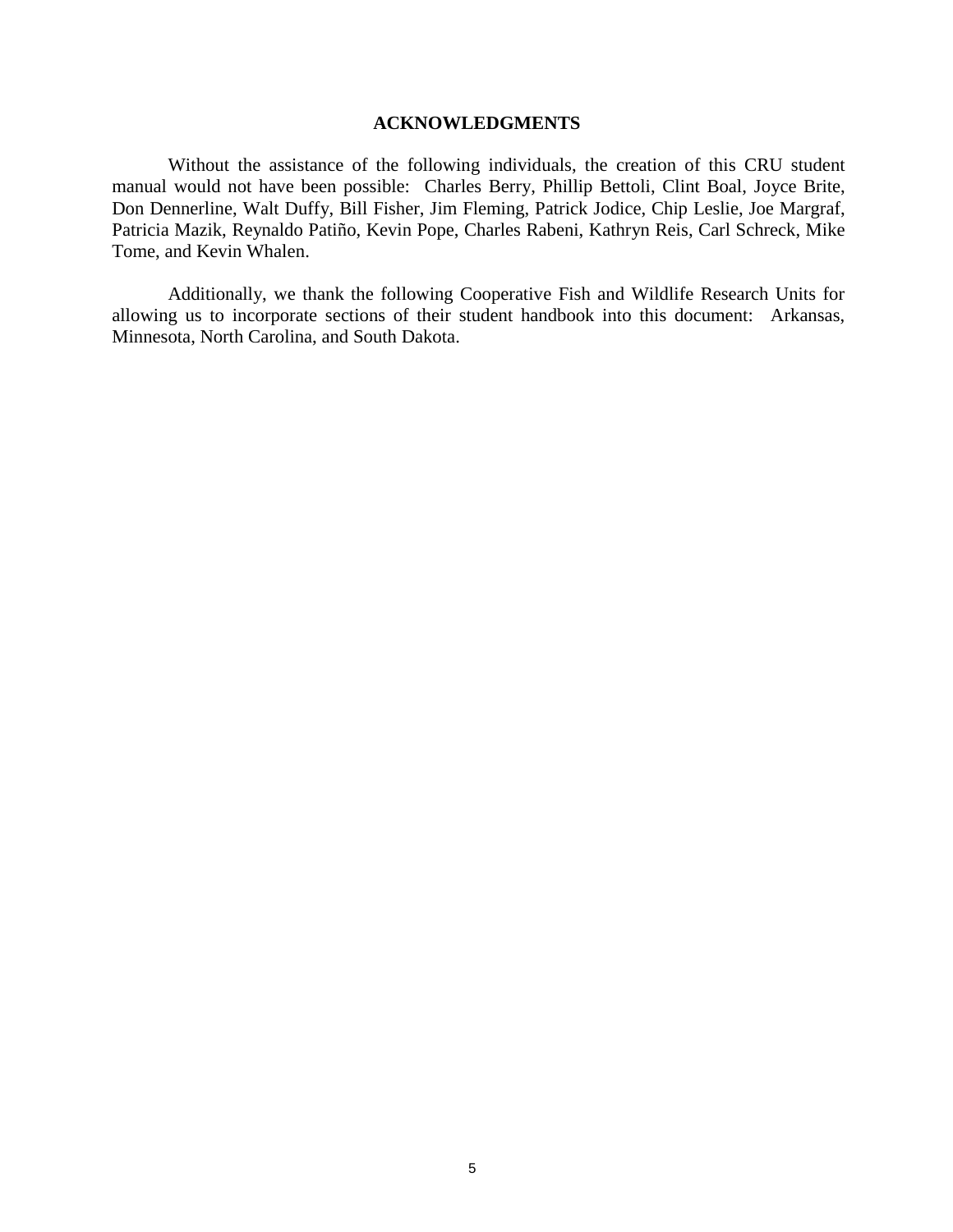# **THE COOPERATIVE RESEARCH UNITS PROGRAM**

# **I. The Face of Past and Current Students**



*"My time at the Louisiana State University Coop Unit prepared me for life as a professional in more ways than I could have imagined. Because of its active relationship with the Louisiana Department of Wildlife and Fisheries and its contracts with the Army Corps of Engineers, I was able to participate in an ongoing evaluation of real life projects by providing fisheries data that was directly used in the Environmental Impact Statements for flood control projects. The professors at the Unit brought a pragmatic insight to scientific analyses that prepared me for a career with the U.S. Fish and Wildlife Service. I believe the Coop Unit System does much more than provide quality instruction in scientific principles. It provides education and experience that builds leaders for the future."*

Steve Williams, President of Wildlife Management Institute;

Pennsylvania Cooperative Fish and Wildlife Research Unit

Former U.S. Fish and Wildlife Service Director

Doctorate of Philosophy, 1986

*Credit: FWS* Dale Hall, Director of the U.S. Fish and Wildlife Service Master's of Science, 1979 Louisiana Cooperative Fish and Wildlife Research Unit

*"My experience as a Coop Unit student at Penn State University provided me the opportUnity to work side-by-side with U.S. Fish and Wildlife Service and Pennsylvania Game Commission employees. This allowed me to learn about real world wildlife management while I pursued my Ph.D. Exposure to these wildlife management professionals proved invaluable and set the stage for my career as a state and federal wildlife biologist, and now, as the President of a non-profit wildlife management organization. I would encourage all Coop Unit students to take advantage of the practical knowledge possessed by these individuals both in the classroom and in the field."*



*Credit: FWS*

"As a graduate student at Louisiana State University, the Cooperative Research Program gave me a chance to learn how to blend high quality science with accountability to the public and to develop practical skills in the field that have become the core of who I am as a professional. I learned quickly how to explain to the public  $-$  in the swamps of Louisiana – why they should care about my work on microplankton. No small feat! Believe me, your time within the Unit Program will give you that chance to be challenged academically and practically...to make mistakes, to

*learn, to become a skilled, knowledgeable professional. Welcome!"*



*Credit: B. Bartels*

Leslie Holland-Bartels, USGS Deputy Regional Director; Director of Alaska Science Center Master's of Science, 1977 Louisiana Cooperative Fish and Wildlife Research Unit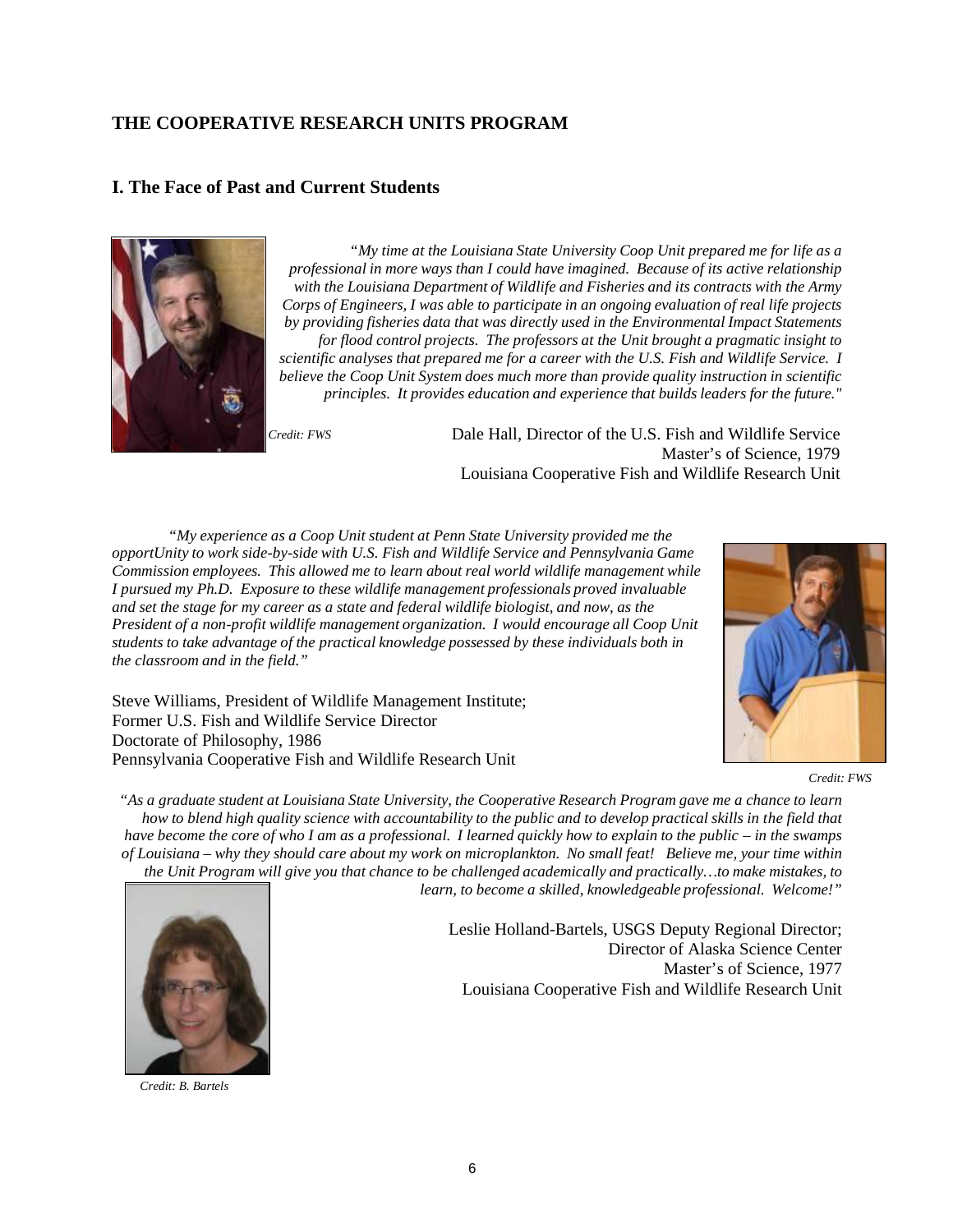

*"The Wyoming Coop Unit has been a perfect fit for my graduate work because my interest is in applied (management-oriented)research. The Coop Unit provides an ideal environment to pursue applied research because it considers the needs of federal and state agencies, while providing access to faculty and other academic resources at the university. The result is a research product that has both academic rigor and the information needed by agencies to improve their management of fish and wildlife resources."*

> Hall Sawyer, current PhD student and former Master's student Wyoming Cooperative Fish and Wildlife Research Unit Advisor, Matt Kauffman

*Credit: Mark Gocke/WY Game & Fish* Hall Sawyer draws a blood sample from an elk in southwest Wyoming. For his Master's study, he researched the habitat selection and movement patterns of wintering elk in the Green River Basin and generated the first habitat use models for elk in nonforested regions of Wyoming.

*"I joined the North Carolina Coop Unit because I wanted to be associated with a program that was larger than my university during graduate school. The Coop Unit has given me the opportUnity to work and interact with some of the top fisheries biologist in the field. It also has allowed me to work with state and federal agencies and has increased my possibilities of getting a job with these agencies when I graduate. I'm very satisfied with my experience with the Coop Unit and look forward to continue working with them during my professional career."*

#### Jessica Brewster, Master's student North Carolina Cooperative Fish and Wildlife Research Unit Advisor, Tom Kwak



*Credit: Patrick Cooney, NC Unit* Brewster (left) and Aya Tajiri, a high school scholar intern through American Fisheries Society, sampled the diets of flathead catfish in North Carolina's upper Cape Fear River basin as part of a study to learn how the introduced catfish impacts select native fish populations.

*"For me, Coop Units are the keystone for developing research skills and intellect as a graduate student. They offer a challenging framework for maximizing my performance as a student and a scientist. The collaborative relationship between state and federal government, academy and non-profit organizationsis a practical strategy for building a network with all kinds of natural resource professionals. The Coop Unit Program demonstrates the*  immense value of teamwork – individuals working together to provide high quality answers to our natural resource *questions."*

# Rafael González, Master's student Mississippi Cooperative Fish and Wildlife Research Unit

Advisor, Francisco Vilella

*Credit: Francisco Vilella, MS Unit* To help the U.S. Fish and Wildlife Service develop a new recovery plan for the endangered Puerto Rican nightjar, González is investigating the bird's current geographic distribution and population density in southwest Puerto Rico.

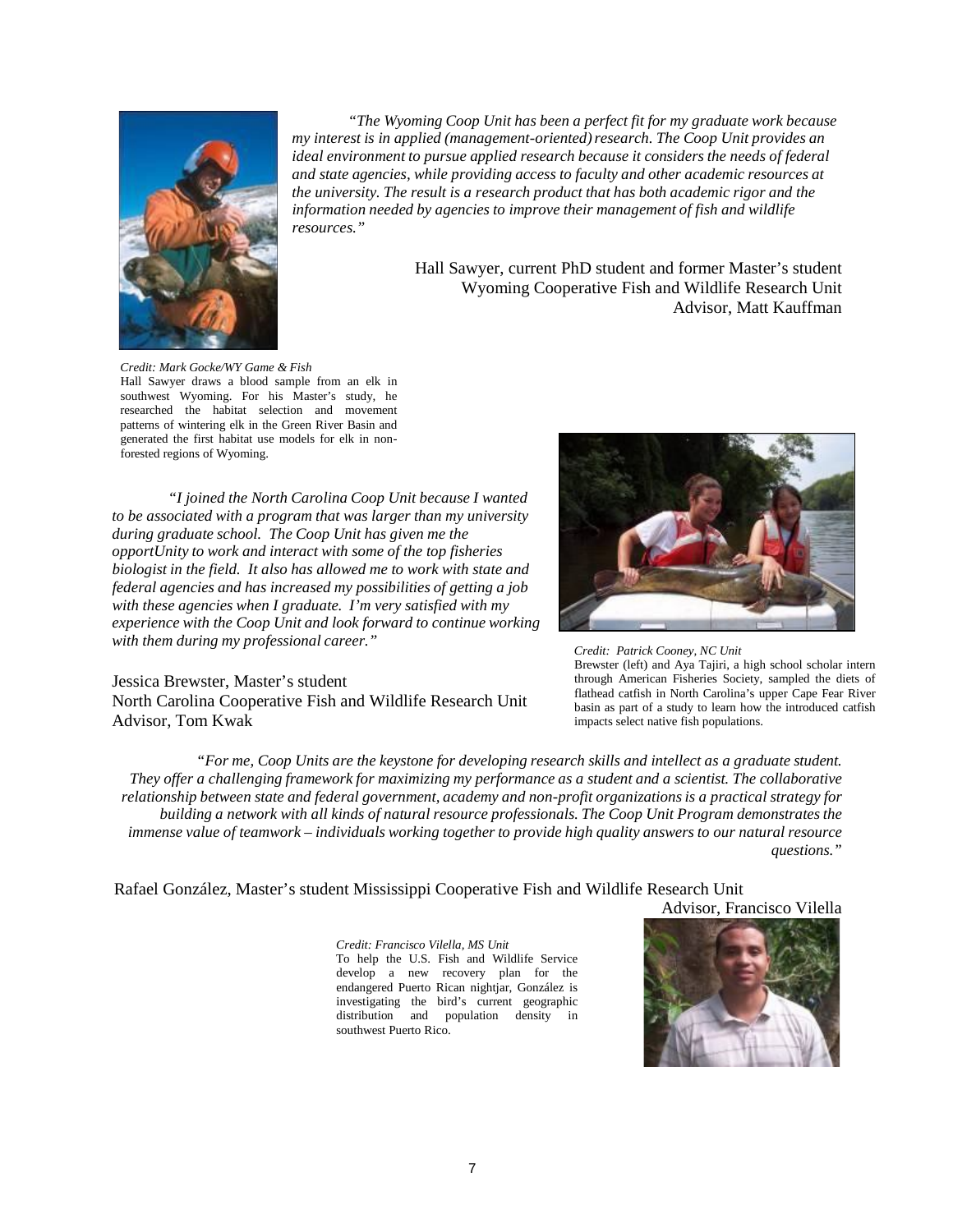Your future is bright! From 1998 to 2006, approximately 1,000 students received a Master's of Science or Doctorate of Philosophy degree through the CRU Program: over 46% of those graduates obtained a job with either a federal or state agency, 23% worked for a university, 13% worked for a non-federal entity, 10% worked for private industry, and 8% continued their education. Students are encouraged to share their career goals with major advisors throughout the course of graduate studies. It is important for students to communicate to their major advisors what their future plans/interests may be. Know whether you are interested in pursuing a PhD, obtaining a teaching position, or landing a job with a management agency, non-profit organization, or private industry can help advisors and committee members and others keep an eye out for opportUnities. Unit scientists have a personal interest in seeing their students succeed. In recent years, more than 95% of all program graduates are placed into permanent or temporary positions within one year of their completion of degree requirements.

# **II. Cooperative Research Units 101**

# *A. History of the Cooperative Fish and Wildlife Research Units*

The CRU Program originated in the U. S. Department of Agriculture in the mid-1930s to increase the number of trained wildlife biologists and increase research in support of wildlife management. The history of the CRU Program parallels that of modern wildlife and fisheries science and is replete with famous scientists, news-making discoveries, challenged dogma, political intrigue, unique cooperative relationships, and a parade of successful graduate students.

At the 1930 Conference of the American Game Association, Leopold chaired a policy committee that wrote a critical report about the nation's wildlife. In that report, the committee members explained how the United State's demand for wildlife was outstripping its supply; how wildlife habitat on private lands needed increased stewardship; and how the nation lacked quality trained wildlife professionals and non-politicized research data to conduct and support wildlife management. The report prompted action from an unlikely source, a cartoonist and political satirist for the *Des Moines Register* (Iowa) named J. Norwood Darling – -Ding to his readers.

Ding Darling was an avid hunter and saw the problems of over harvest and habitat loss associated with wetland drainage and drought during his hunting trips to South Dakota. At the time, wildlife management was dominated by regulations and their highly politicized enforcement. Little science on habitat, species, or conservation existed. Consequently, Darling persuaded Iowa State College and the Fish and Game Commission to form a cooperative research and training program for wildlife biologists.

The Iowa Cooperative Wildlife Research Unit began operating in 1932, led by Dr. Paul Errington a student of Aldo Leopold. When Darling came to

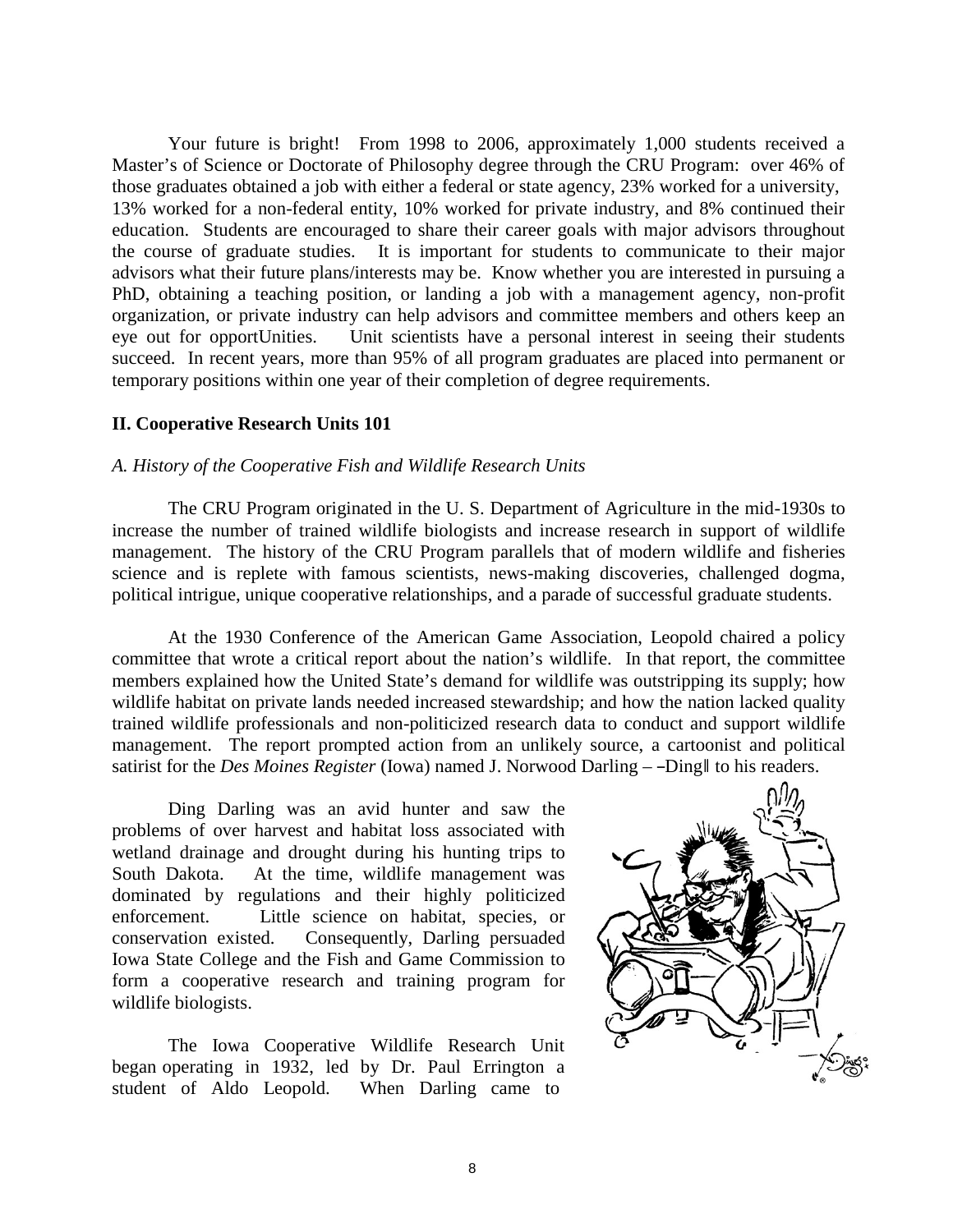Washington, DC in 1934 to head the Bureau of Biological Survey (now the U.S. Fish and Wildlife Service), he wanted to establish a national CRU Program that operated under the tripartite mission of education, research, and technical assistance. Darling managed to get a number of land-grant colleges and state wildlife departments to participate in and help fund the burgeoning program. He also got funding from the Sporting Arms and AmmUnition Manufacturers through their American Wildlife Institute (now the Wildlife Management Institute, [http://www.wildlifemanagementinstitute.org\)](http://www.wildlifemanagementinstitute.org/). By December 1935, cooperative wildlife research Units operated in Oregon, Utah, Ohio, Iowa, Texas, Alabama, Virginia, Connecticut and Maine, with many more eventually to follow. Unit graduates began to fill many top posts in state and federal wildlife agencies.

Since 1935, the CRU Program has maintained its three-pronged focus on generating research furthering the understanding of fish and wildlife management; training future natural resource professionals; and helping natural resource managers apply scientific information. In 1960, Congress passed the Cooperative Units Act (Public Law 86-686) to authorize the program and add more wildlife Units. The first fisheries Units were established in Utah, Colorado, and Georgia with 22 more to follow. In 1978, Congress amended the Cooperative Units Act to authorize the CRU Program as a separate line item in the annual federal budget. During the 1980's, the fisheries Units and wildlife Units were combined in most states. Today, there are 40 Units in 38 states. Three states (California, Hawaii, and Tennessee) only have Cooperative Fisheries Units. Two states have separate wildlife and fisheries Units, an artifact of early program history in which fish Units were sometimes placed on different campuses than wildlife Units.

Between 1993 and 1996, the CRU Program twice switched federal homes. First, in 1993 former Secretary of the Interior Bruce Babbitt directed the combination of all biological research programs within the Department of the Interior to create the National Biological Survey. For three years the CRU Program was housed at this new agency, but in 1995 Congress voted to transfer all National Biological Survey programs to the USGS and create the Biological Resources Discipline. Since 1996, the CRU Program has operated within the USGS. Today, USGS serves as the primary research arm for the Department of the Interior and supports four scientific disciplines: geology; geography; hydrology; and biology. The USGS employs nearly 9,000 people located in 200 field offices, which includes cooperative fish and wildlife research Units.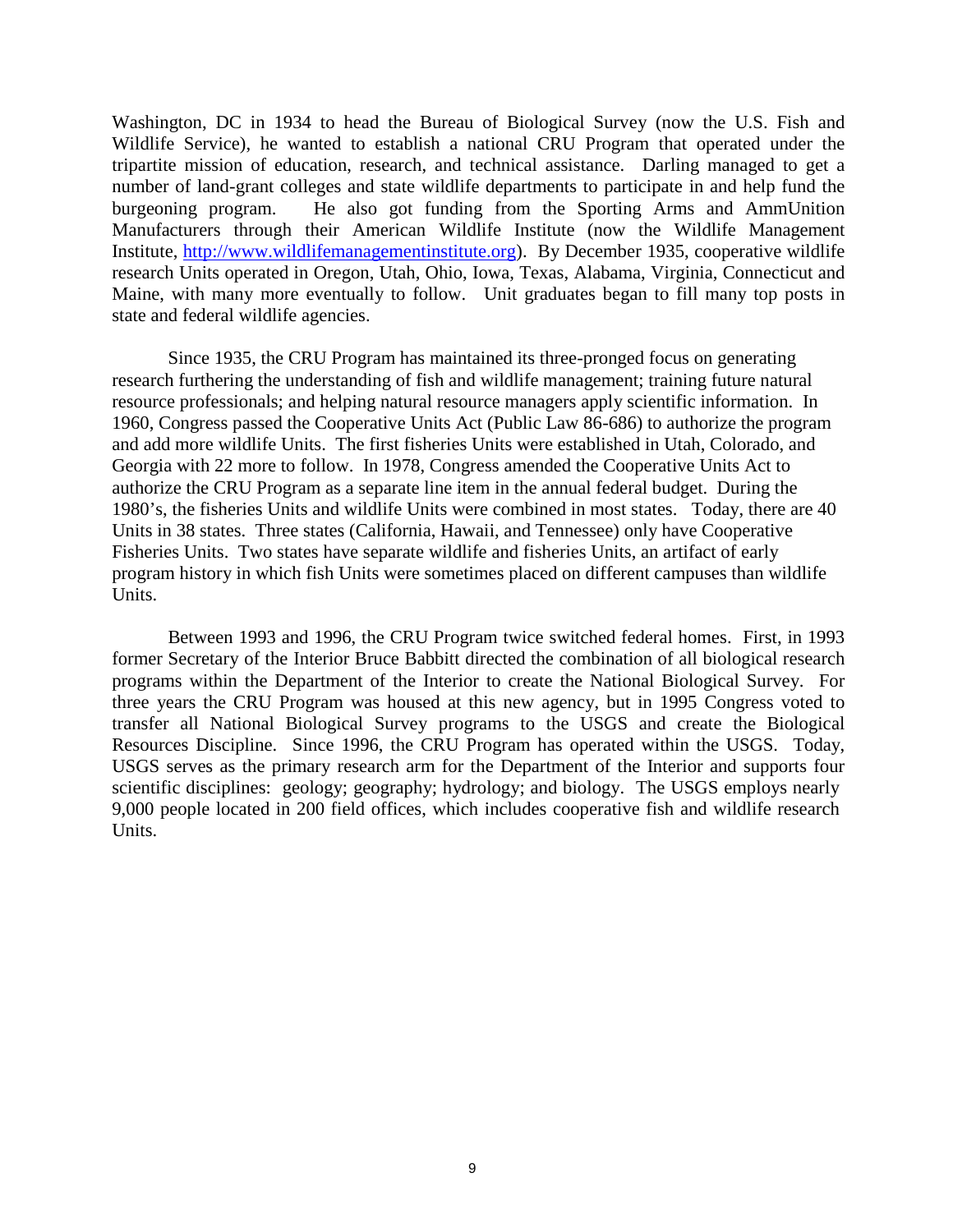

# *B. Program Organization*

The CRU Program consists of 40 university-based cooperative fish and wildlife research Units and a national program office, which is located in the USGS headquarters office in Reston, Virginia. The CRU headquarters office provides the national framework and administrative support for all cooperative fish and wildlife research Units. The main functions of the headquarters office include coordinating the interests of national program cooperators, representing the USGS's interest in the CRU Program by participating in coordinating committee meetings, integrating CRU Program activities with USGS initiatives, and most importantly, providing operational assistance and support to CRU staff in the field.

Each cooperative fish and wildlife research Unit represents a specific university-based partnership through which the mission of the CRU Program is accomplished. All Units are established through a unique cooperative agreement that defines the Unit's purpose, management direction, and responsibilities and contributions of each signatory cooperator. Signatories of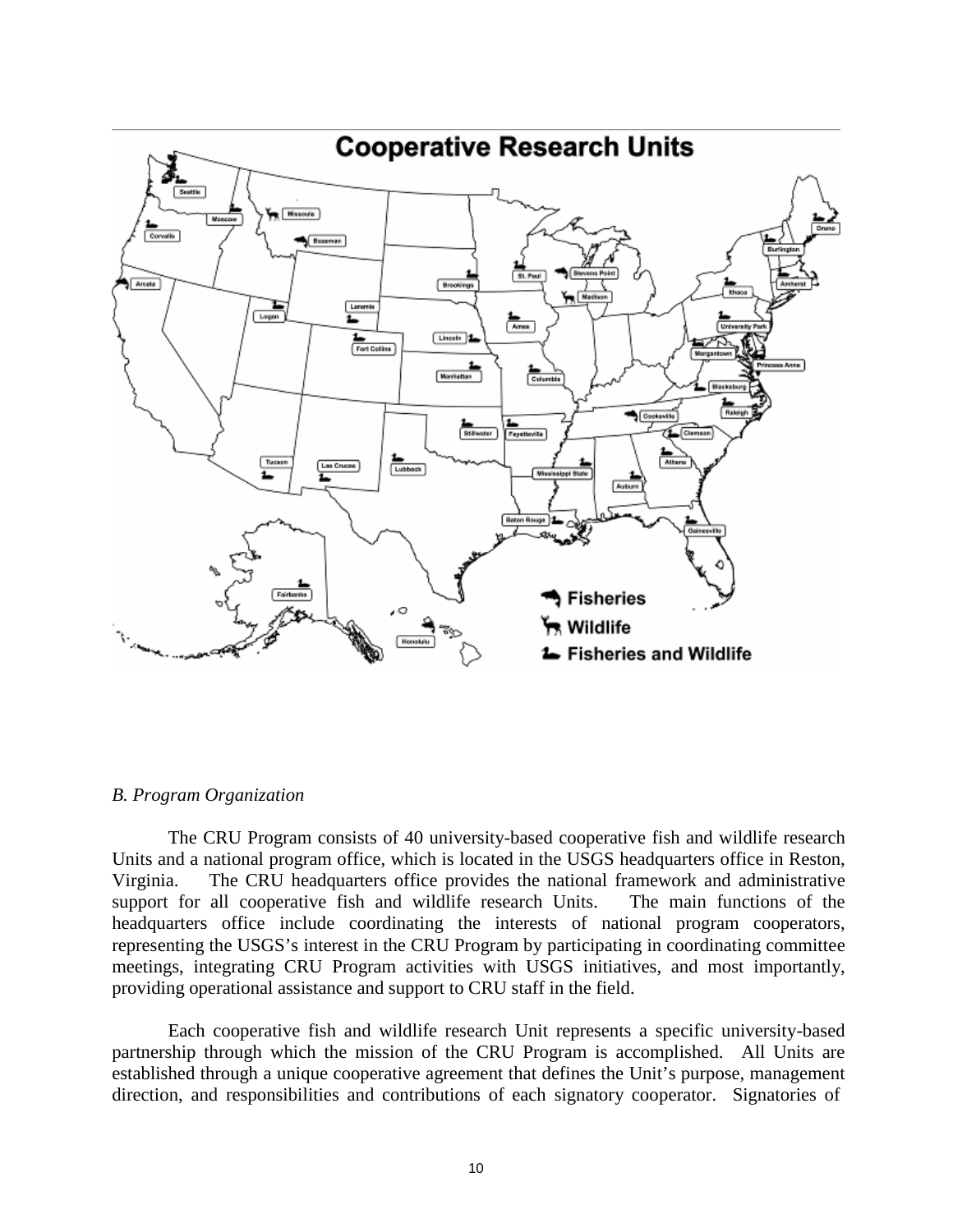cooperative agreements include the Unit's host university, the Wildlife Management Institute, the relevant state natural resource agency, USGS, and in many cases the USFWS.

# *C. Cooperator Support and Contributions to Cooperative Fish and Wildlife Research Units*

Each cooperator makes a unique contribution to support a Unit's operation and management. In turn, the contributions of each program cooperator are leveraged against those of other cooperators to facilitate the sharing of financial resources, expertise, facilities, and opportunities. Through this support mechanism, Units maximize their ability to achieve the individual research, education, and technical assistance goals of each program cooperator. In general, the cooperators of each Unit make the following contributions.

 **Kansas State University** provides administrative staff, office space, research and storage facilities, utilities, libraries and computer services, and a significant waiver of indirect costs associated with project funding. The university also provides Unit scientists with faculty appointments.

 The **Kansas Department of Wildlife, Parks, and Tourism** provides funding for the Unit's operational expenses and permits access to equipment, personnel, and facilities as needed. Importantly, the state agency may also contribute funding for Unit projects.

 The **USGS** pays the salaries and benefits for the three to five federal scientists assigned to a typical Unit. The USGS also provides operating funds and administrative support for each Unit.

 The **Wildlife Management Institute** assists the CRU headquarters office with the coordination of cooperator interests and directing the research, education and technical assistance activities of individual Units.

The **U.S. Fish and Wildlife Service** permits access to equipment, personnel, and facilities as needed. Importantly, the federal agency may also contribute funding for Unit projects.

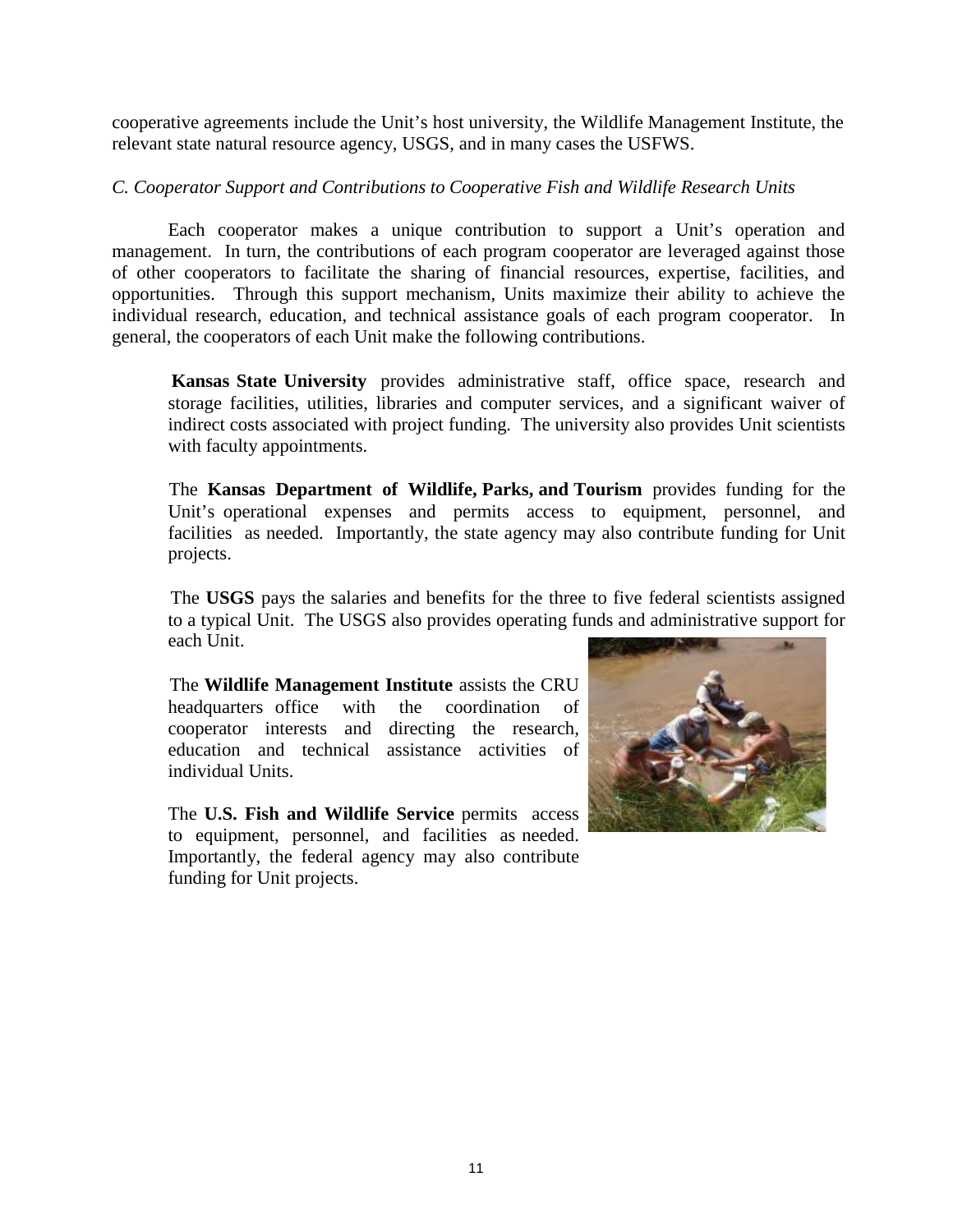# *D. Management and Direction of Cooperative Fish and Wildlife Research Units*

Each cooperative fish and wildlife research Unit functions within the operational systems of its cooperating university and state agency. All Units receive guidance from the Coordinating Committee, which is comprised of the signatories to the cooperative agreement. This committee acts like a ―board of directors‖ where all cooperators play a role in defining the Unit's mission, establishing the Unit's staffing needs, and approving the Unit's operating budget and research/technical assistance projects. In turn, the Unit leader serves as the ―chief executive officer‖ of the Unit, and he or she is responsible for executing all actions agreed to by the Coordinating Committee.

The Coordinating Committee meeting, which is typically held annually in summer, is the focal point for cooperator review and approval of Unit activities. At this meeting, cooperators examine and discuss Unit activities, projects, and budgets. In many cases, students are asked to participate in Coordinating Committee meetings to present research findings and give progress reports on ongoing studies. Typically, at least one representative from each cooperating agency will be present and sometimes the university's president or dean will attend. Normally three to four people from the Unit's cooperating state agency will be present to ensure all of the agency's interests in Unit program activities have proper representation. The USFWS often sends personnel from its regional science office, and the Unit leader generally invites all project sponsors, regardless of the sponsors' organizational affiliation. The CRU Unit supervisor attends as the USGS representative and may be accompanied by regional USGS officials. Besides these typical attendees, as many as 30 additional individuals may attend the meetings. Students are typically invited and participate, which provides excellent networking opportunities.

# *E. Unit Projects and Funding*

Unit scientists rely on their working relationships with state and federal agencies to secure funding for research projects, ensuring that investigations conducted are relevant and of high priority to their Unit program's cooperators and agency partners. The large majority of research projects support graduate student education and training, which is an identified program purpose.

Unit scientists work with the funding agency to develop a research contract that identifies specific products and delivery dates. These contractual obligations are important to students because they often involve project schedules, including deadlines for collecting and analyzing data, and providing deliverables, such as progress and final reports. Typically, Unit research projects directly support management and policy decisions by the sponsoring agency(s) and so data need to be collected, preserved, and analyzed appropriately to be of the highest quality. Many research projects developed by Unit scientists are based on longstanding relationships with partners and sponsoring agencies. It is important for each student to understand the role that they play in conducting research projects for cooperators, which is a balance between a great professional opportunity and a significant responsibility to deliver high quality research products in a timely manner. A student's performance may influence the decision of a project sponsor to use the Unit's services again in the future, or even to continue funding ongoing projects.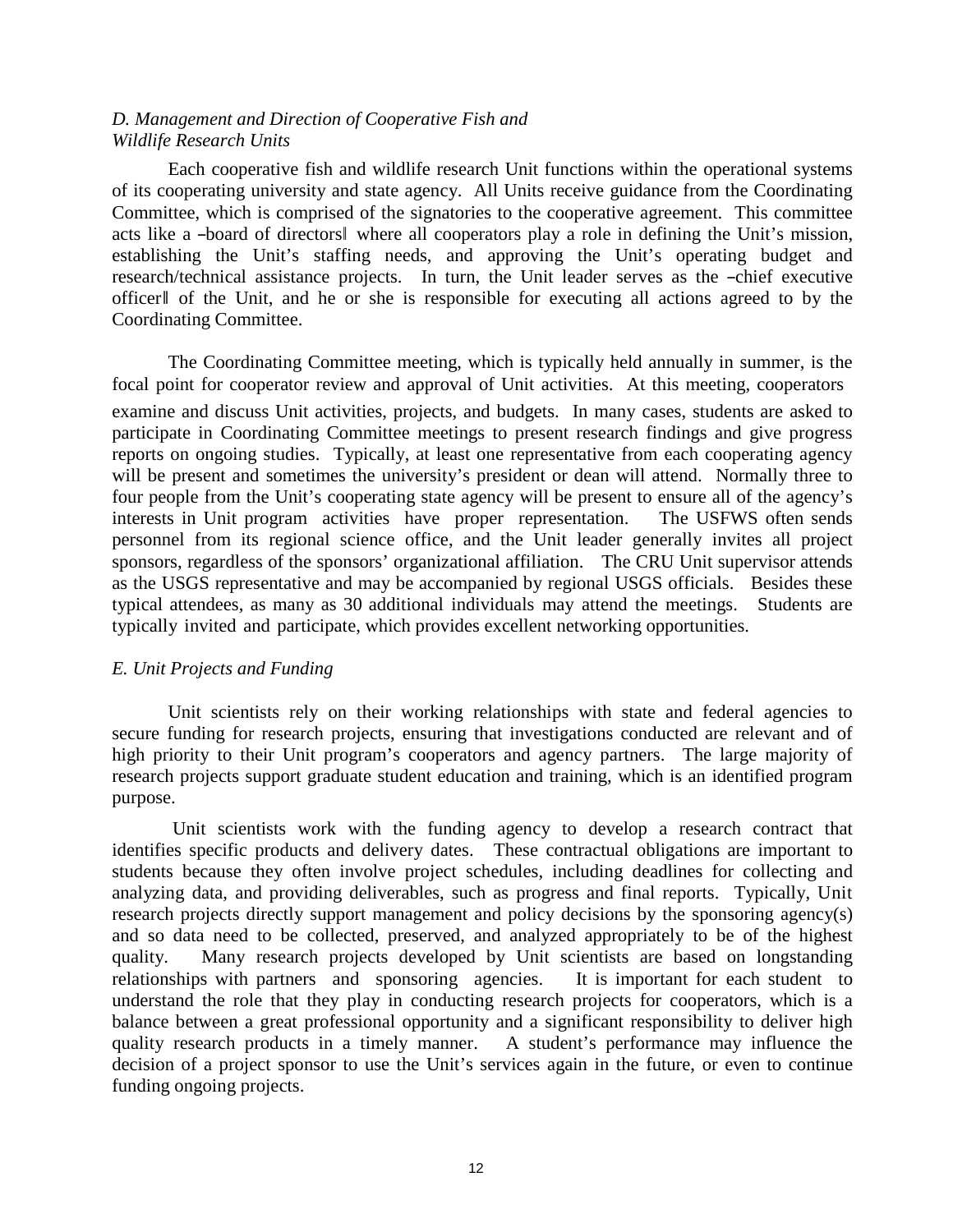#### **III. Unit Scientists: Their Roles and Responsibilities**

Scientists directly affiliated with the Unit (David Haukos and Martha Mather) are federal employees of the USGS. Other faculty members may sponsor graduate students at the Unit. Unit scientists serve their Unit as either a leader or assistant leader. Assistant leaders are appointed for their expertise in wildlife or fisheries science of interest to cooperators. In contrast, Unit leaders have expertise in either fish or wildlife sciences and are responsible for the overall operation and administration of the Unit's program and for maintaining relationships with all cooperators. The responsibilities of each Unit leader include budget, contract and personnel management; policy implementation; property maintenance; and safety supervision. Additionally, Unit leaders oversee their Unit's research program to provide a level of quality control for all projects.

Both leaders and assistant leaders have a primary responsibility for the conduct of scientific research, teaching, and technical assistance. Unit staff need to balance mission-related responsibilities of conducting research, providing support to graduate education, and technical assistance, as well as find opportunities to link these mission functions.

Unit scientists are responsible for bringing a federal science perspective to the campus of their host university. As advisors and mentors, Unit scientists play a significant role in teaching students about the science practices of federal agencies, which are not always in sync with the scientific practices of academia. Unit scientists are expected to build research partnerships with state and federal agencies and conduct applied science. In other words, their research should help natural resource managers understand nuances of conservation issues and help agency officials develop natural resource policy and management options.

When appropriate, Unit scientists facilitate federal and state agency access to university capabilities to help the agency address pressing natural resource issues. Examples of –university capabilities include, but are not limited to, the expertise of a university faculty member or a state-of-the-art laboratory. In such situations, the Unit scientists help the university develop and manage the resulting project's contract.

It is important for Unit students to recognize the multiple hats worn by the Unit's federal scientists when conducting their official duties. Compared with other university faculty, Unit scientists have a different set of responsibilities, and often additional responsibilities given their affiliation to the USGS and direct employment by the federal government.

#### **IV. What It Means to Be a Unit Student**

Graduate students participating in the CRU program are officially university students; Units do not grant degrees. At KSU, degrees are grated through the Division of Biology so students are Biology students as well as Unit students. CRU students must abide by the same rules, regulations, and requirements that apply to other university graduate students. Students supported by a research or teaching assistantship are employees the university and have specific responsibilities to fulfill as research/teaching assistants.

In many cases additional responsibilities will be conferred to Unit students through their affiliation with the local Cooperative Fish and Wildlife Research Unit, the USGS, and the state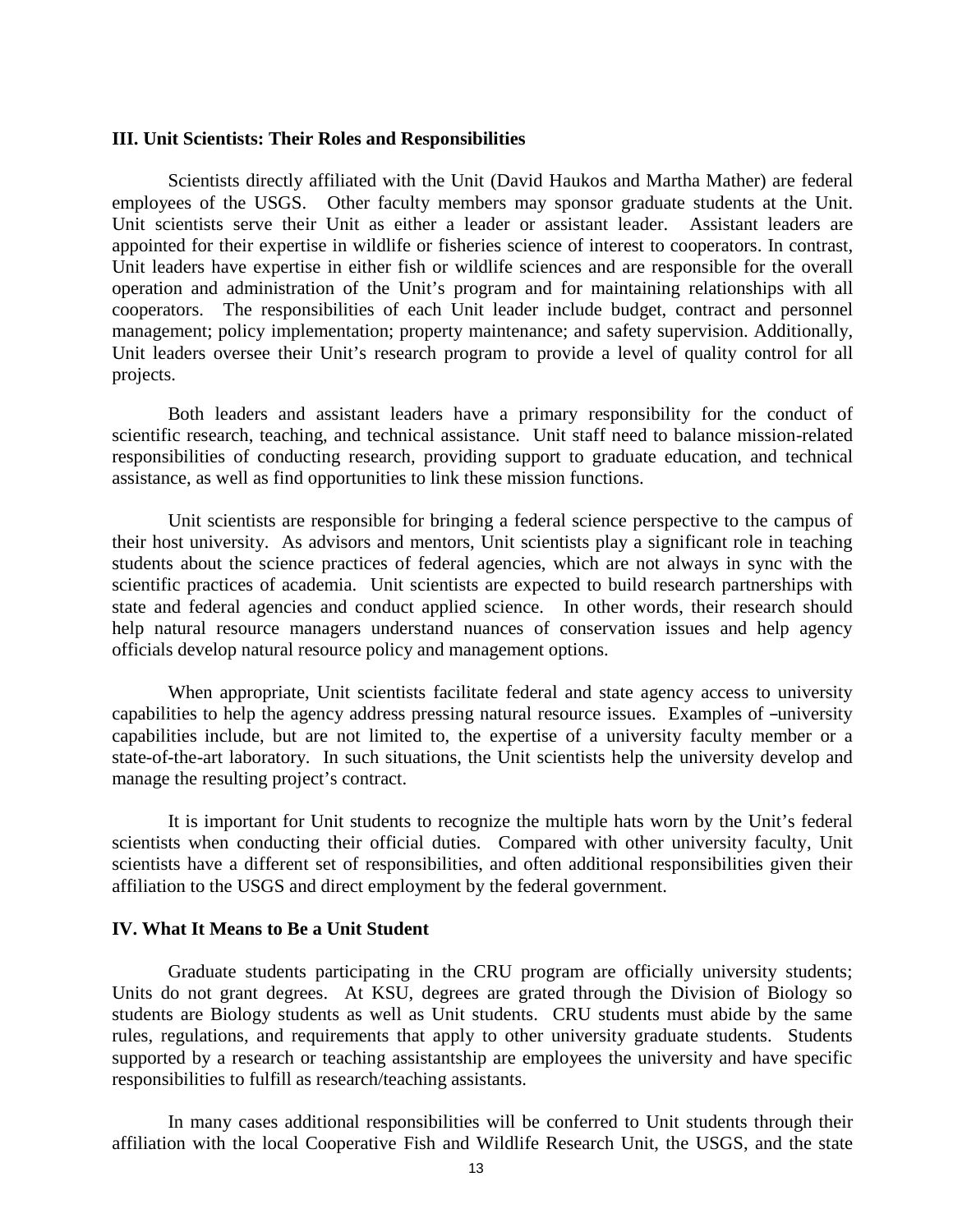natural resource agency. *For example, USGS has specific requirements for the conduct of science, safety training, and project reporting that will be different from those required by universities or other cooperators.* Unit students are expected to assist their advisor in fulfilling federal requirements and those of other cooperators.

Overall, one of the most important roles played by Unit students is to serve as an ambassador of the local Unit and for the program in general. This is not an additional task, but is easily accomplished through adherence to professional standards, including a strong work ethic and a willingness to interact and communicate with cooperators and partners. Through customer surveys, CRU sponsoring partners often report a desire to interact more thoroughly with Unit students. Interestingly, past Unit students have identified an accompanying interest to engage more thoroughly with project sponsors and cooperators. Bridging this gap boils down to taking the initiative to go the extra mile to connect with Unit cooperators and partners. Many opportunities exist for Unit students to participate in state agency reporting and planning meetings or to attend state commission meetings. Other local federal cooperators are also typically interested in Unit student activities that can be communicated by participating in regular seminar series or by volunteering to give a brown bag overview of project research.

Often such proactive communication and outreach activities are rewarded with networking opportunities and the development of professional contacts that may last a career.

It is also typically a good business practice to acknowledge Unit and project sponsors when addressing colleagues at a meeting and when preparing a publication or giving a presentation. Comply with a Unit scientist's request for urgent or important project updates or presentations and for seemingly less important -bean counting information, such as the amount of gas purchased for a federal vehicle. Essentially, everything Unit students do reflects on the Unit program as a whole.

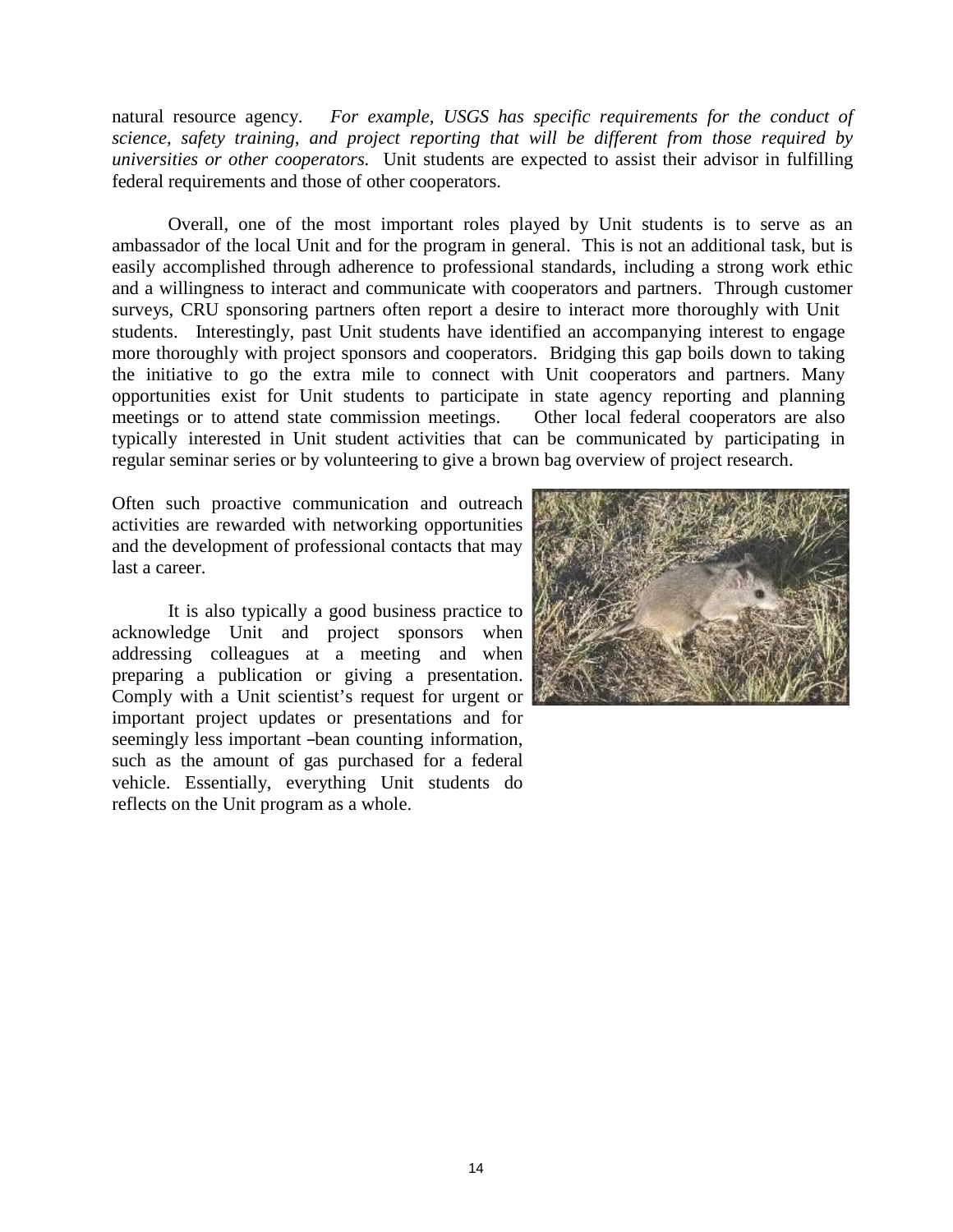Below is a description of additional responsibilities for all Unit students. This section is not intended to be comprehensive, but is meant to help students develop awareness about the program and to elicit questions that can be discussed in further detail.

#### *A. Student Responsibilities*

#### Time and Attendance

Research or teaching assistantship typically require to a set number of work hours each week. Like any other university employees, research and teaching assistants are entitled to time off during official university holidays (typically 10 to 12 days per year). However, depending on the rigor and sampling intensity of research projects, vacation time from research may or may

not be advisable. Generally, requests for a vacation from research activities need to be cleared with your major advisor.

# Permits

There are a variety of requirements to conduct research, including acquiring necessary permits to handle and collect fish and wildlife. It is important to always know what permits are needed for trapping animals, collecting data, and accessing property (private and federal). Permits, especially collectors' permits for animal capture, need to be up to date carried at all times when working in the field or laboratory. At the minimum, a state collectors permit and IACUC approval are needed for live animals, but others may also be necessary. Check with your advisor for more details.

#### Property

Units acquire and maintain a number of items for field and laboratory research and office work. Although these items are listed on the Unit's property inventory, they may belong to the federal or state government or the university. Unit property is typically available for teaching and research activities *but not for personal business or use*. Many pieces of equipment (boats and ATVs) may serve multiple projects making it a good business practice for students to acquire a thorough understanding of how the Unit checks out equipment, and apportions equipment to projects based on need. This is typically done on consultation of your advisor. Students should not lend Unit equipment to others; such requests are appropriately directed to the Unit leader. *Students are responsible for keeping Unit property in good working order and securing property in an identified safe location*. Unit leaders should be made aware of any concerns about safe property storage. Equipment or items found to be malfunctioning, broken, or lost should be recorded and one of the Unit scientists should be immediately notified.

Unit vehicles have their own set of administrative rules for use and borrowing. Use of a Unit vehicle assumes that students will comply with basic rules like *keeping the vehicle as clean as possible, and ensuring that it is running properly at all times, recording all necessary maintenance information relevant to the field/business trip (e.g., gas and oil purchases, miles traveled), and submitting this information (including purchase receipts)* to Joyce Brite. If the vehicle breaks down during a field trip, contact one of the Unit scientists or the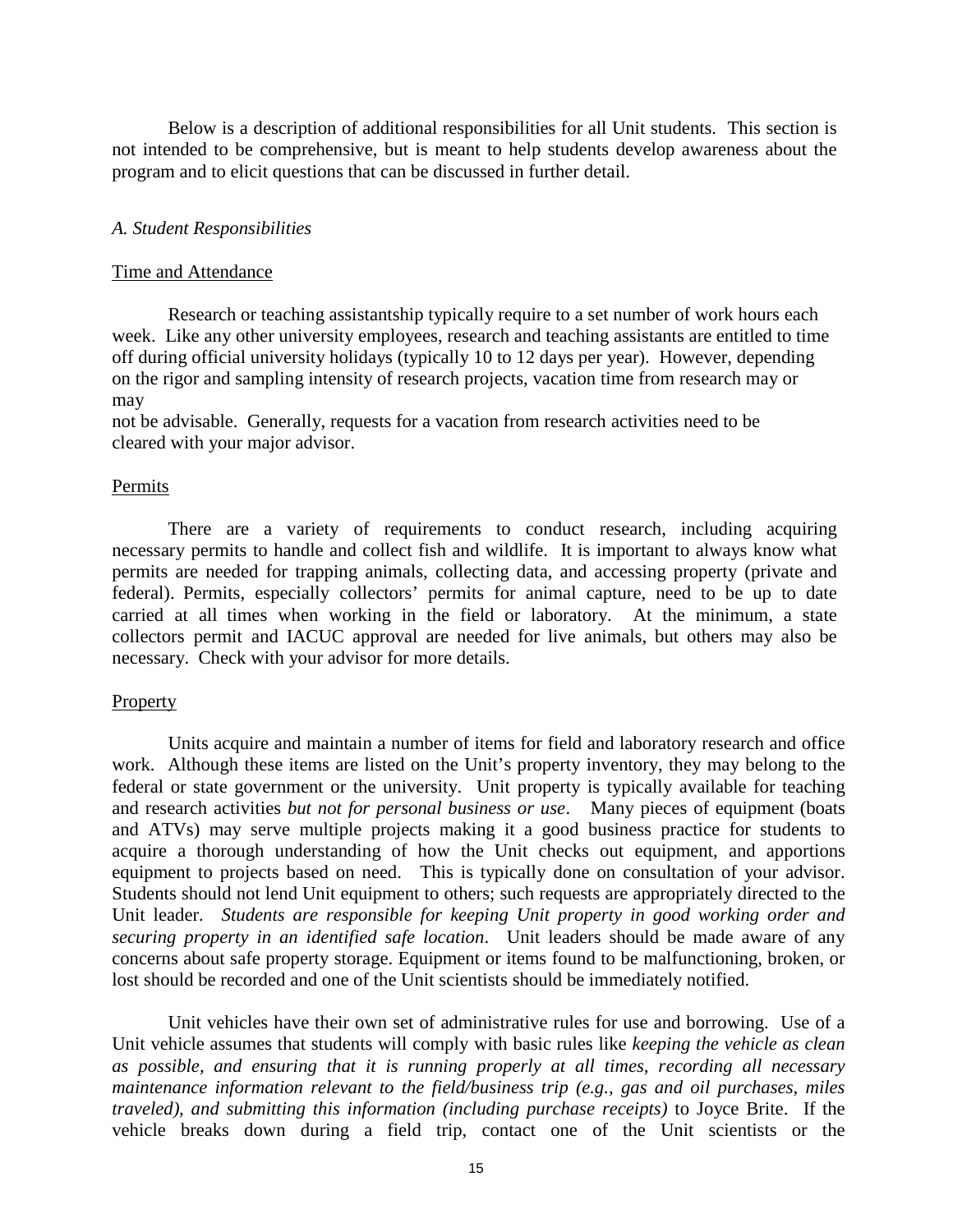Unit administrative assistant as soon as possible.

Similar common sense rules apply to the use of watercraft. If you will be operating a motorboat (65 feet or less in length) when conducting your research, **you must complete the Motorboat Operator Certification Course (MOCC)**. Certification is valid for 5 years; recertification is available online and in the classroom. In general, this policy does not apply to individuals who are employed by a USGS cooperator or have their work directed entirely by a cooperating entity (e.g., state natural resource agency). However, these individuals must complete MOCC training if they intend to borrow a USGS-owned watercraft. The only time in which a non-certified individual can operate a watercraft is when he or she is operating the boat to gain experience for motorboat certification. This individual must have a certified motorboat operator overseeing him or her at all times. Personal floatation device (blaze orange) must be worn at all times when operating a boat. These must by international orange and US Coast Guard Certified.

Some basic safety items include (before and after trip) inspection of the boat and trailer to confirm the trailer lights are working properly; trailer bearings are greased; the towing vehicle can accommodate the tongue weight of the trailer; the hull of the boat is safe; and the boat motor (if applicable) is in good operating condition. Providing a float plan to your major advisor before departing on a water-based research excursion is a good safety practice. Make sure all state-required equipment in on the boat. In addition, make sure all invasive species procedures are followed to NOT spread invasive species!

#### Budgetary Matters

Unit projects have specific research accounts to cover the cost of various equipment, supplies, and services needed to conduct specific research duties. As above, it is strongly recommended that students understand the Unit's purchasing and documentation protocols. Adherence to established protocols will minimize the time required to obtain needed items. Below is a list of general steps to follow when planning the acquisition of any item or service; the Unit administrative assistant (Joyce Brite) should be contacted for more specific guidance.

- 1. Always discuss purchasing needs with your major advisor; without his or her approval, funds cannot be drawn from your research account.
- 2. Plan purchases well in advance to allow time for processing and delivery. Depending on the item to be purchased, this may be days, weeks or even months.
- 3. Check with Joyce Brite or Tari Philips to identify approved vendors for the item(s) you need.
- 4. Provide Joyce Brite with purchasing requests and all of the information needed to complete the purchase order and other forms the approved vendor may require.
- 5. Submit all purchase receipts to Joyce Brite as soon as possible. Any receipts (including gas) should be submitted within a week or less.
- 6. If an emergency purchase (e.g., repairing equipment during a weekend or while working in a remote area) is needed, contact one of the Unit scientists to obtain authorization,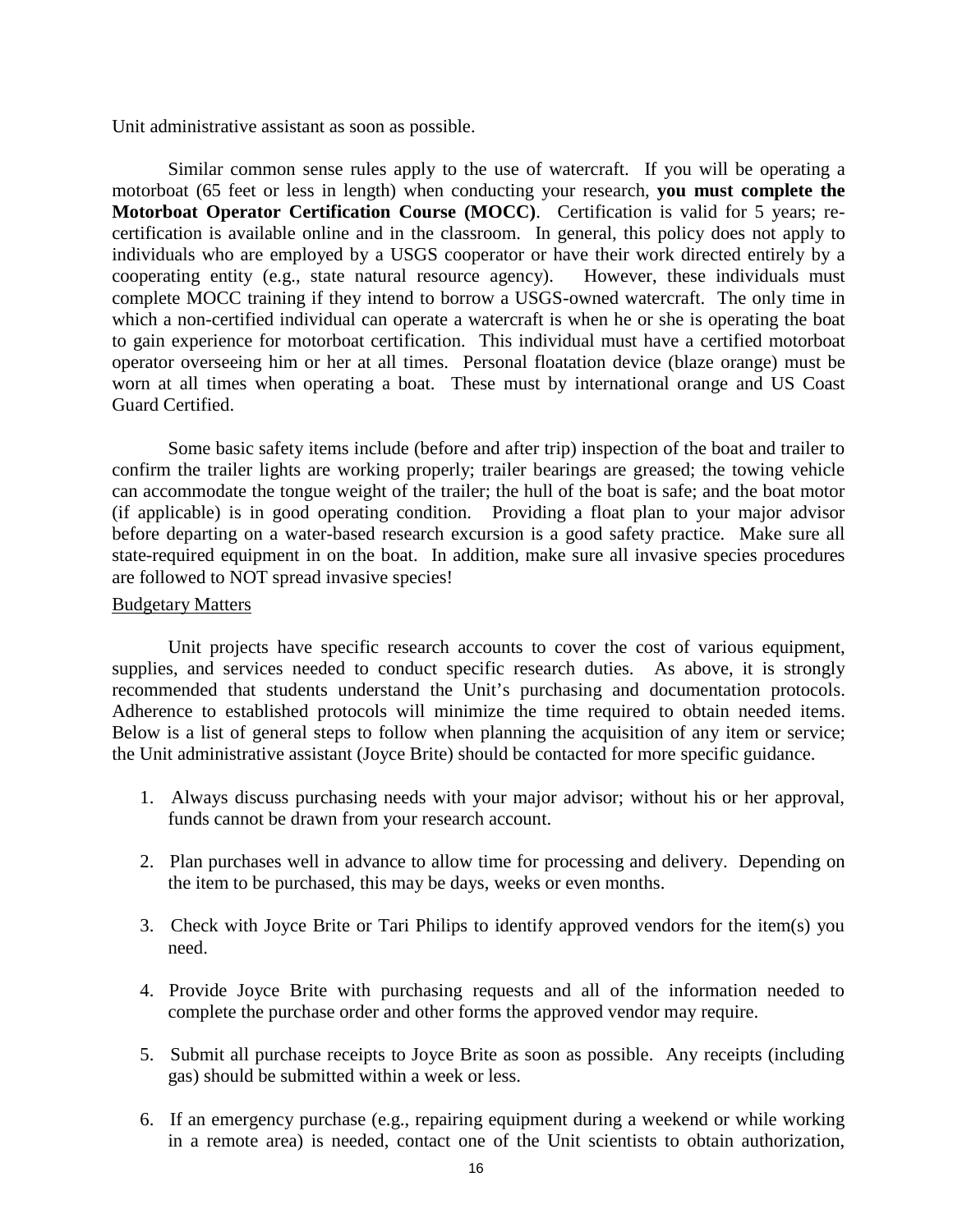generate a record of the conversation, and provide the Unit administrative assistant with the purchase receipt to facilitate reimbursement.

7. Never pay cash for any item without prior authorization; reimbursements for unapproved purchases are not guaranteed (including emergency purchases).

# Travel

Whenever travel is required for official research activities or a professional society meeting, it is necessary to submit the appropriate travel authorization form to the Unit administrative assistant. If the travel is out of state, you need to complete the out-of-state travel forms with Joyce Brite at least 2 weeks prior to the travel. It is important to obtain official travel status before embarking on your trip, which protects you from tort claims and makes you eligible for worker's compensation should an accident occur.

It is also a good business practice to provide the Unit administrative assistant with a copy of a trip plan for all field research activities. This plan should identify the sites where work will occur along with the date/times of planned departure and return to campus. This simple heads up with a few critical details of the work location enables Unit staff to appropriately respond should emergency services be needed.

#### Professional Meeting Attendance

Each Unit encourages graduate student participation in professional society meetings. Attending professional society conferences provides excellent opportunities to visit with other students and biologists who share research interests, gather new information about fisheries and wildlife conservation and management, and establish contacts with potential employers. Approval is required to attend a professional meeting well in advance of the conference. Typically, presenting research results is a prerequisite for justifying the use of a portion of project funds to cover travel expenses and conference registration fees, but not in all cases. Check with your advisor for approval. The Division of Biology and the Coop Unit has nominal funds to assist graduate students traveling to professional meetings. It is important to maintain a record of all expenditures during the trip so that travel reimbursements can be expeditiously processed. Given the limited funding generally available to support student travel, be prepared to help reduce your personal travel costs by traveling with and sharing lodging with fellow students. Unit leaders will approve transportation to professional meetings in a Unit vehicle on a case-by-case basis.

# Information Security: Protection of Research Records and Documentation

Research records and documentation are usually in the form of field and laboratory notebooks, data sheets, and electronic data files such as field data recorders, maps, and reports that are stored on your computer. Regardless of the type of records you maintain during your graduate training, it is the student's responsibility to maximize the security of those records. *.*

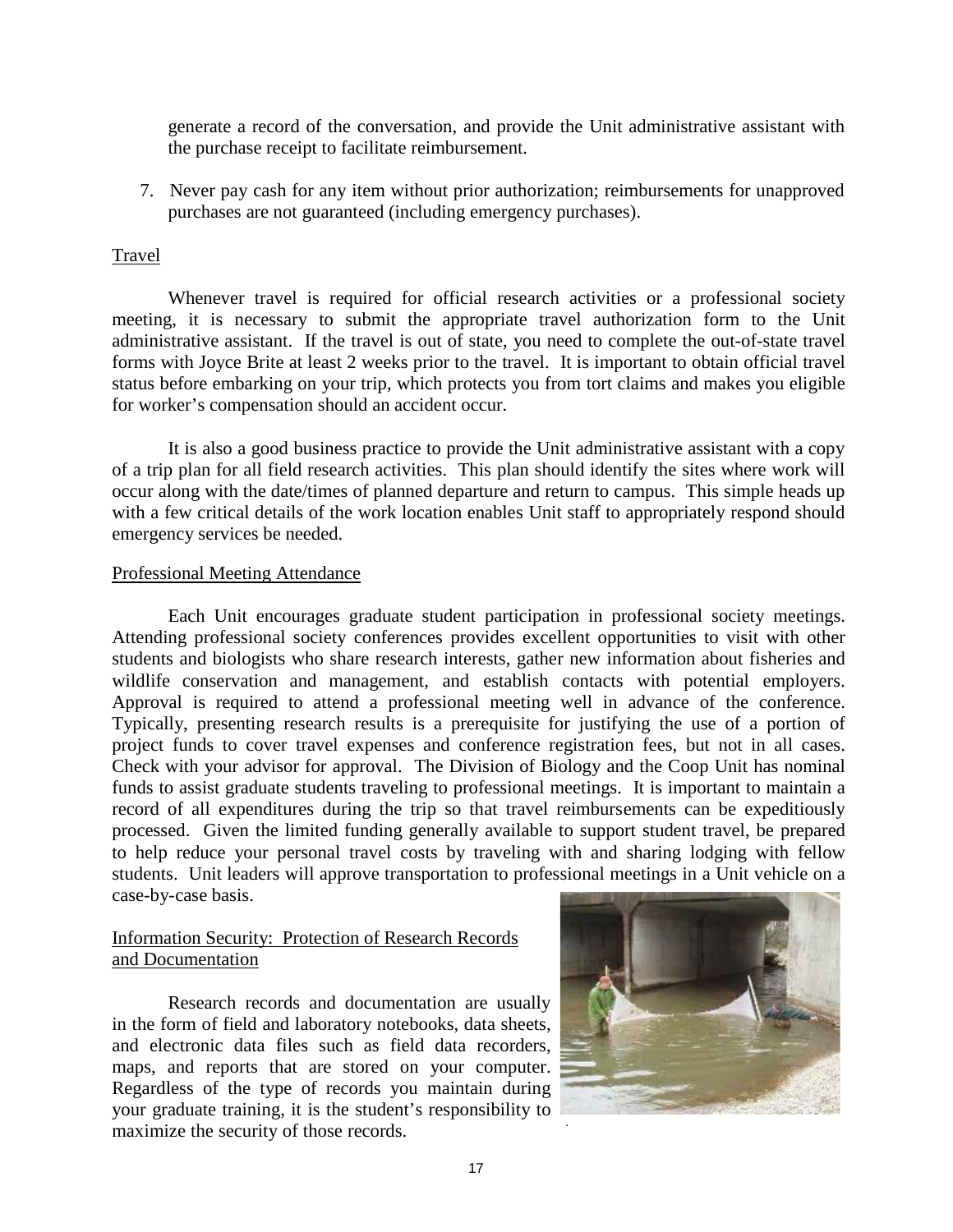Loss of data and documentation can be costly as you pursue your research degree and to the university when it addresses contractual requirements for project sponsors. Damages to data integrity and unauthorized data use can create problems for management agencies if they have to defend use of student data when formulating a management decision. And, data sets that contain personal information (e.g., social security numbers and medical records) or politically sensitive information concerning a policy, decision, regulation, or sensitive species must be managed with extreme care; for example, if data sets reveal where an endangered species is located, unauthorized access to that information may jeopardize protection of that species.

Ask your major advisor for specific recommendations and requirements regarding data security. The following recommendations represent a few commonly applied protocols.

 Back up computer files regularly to an external storage device, such as an external hard drive, a network drive, CD, and/or a flash drive.

 Copy field notes and laboratory notebooks and store duplicate copies in different locations. We have an electronic scanner to copy files and notes electronically.

 Use logical controls on software and data, such as passwords, firewalls, and data encryption, to monitor and control access to information and computing systems. *However, make sure your advisor knows your password*!

 Physically control your workplace environment and computing facilities by locking doors and limiting access to your office, lab, and computing facility.

 Practice reasonable personal security to prevent theft of data and equipment containing data from your home, office, hotel room, car, etc.

 Restrict access to data records, whether electronic or in hard copy, to only those individuals needing access.

Store files in multiple locations as a precaution against fire or theft, etc.

It is imperative that the integrity of project information be preserved; not just for each student's personal use, but for the research sponsor and future students and investigators who may use the data to study a related question. Integrity means that the project's data, documentation, and records remain under the direct control of the investigative team until the team decides to release the project's information to other scientists, natural resource managers, or the general public. Moreover, no one can create, alter, or delete any aspect of the project's information without the investigative team's explicit authorization. Until it is time to release research information, all data, records, and documentation must be securely protected at all times. It is each student's responsibility to protect all project information from unauthorized access and use, disclosure, loss, destruction, modification, or disruption. If incident of theft or vandalism of data occurs, report it immediately to the Unit scientists, and they will inform campus security.

Most information collected by Unit students is not sensitive or confidential and, therefore, will be accessible to managers and the general public via the appropriate media at the appropriate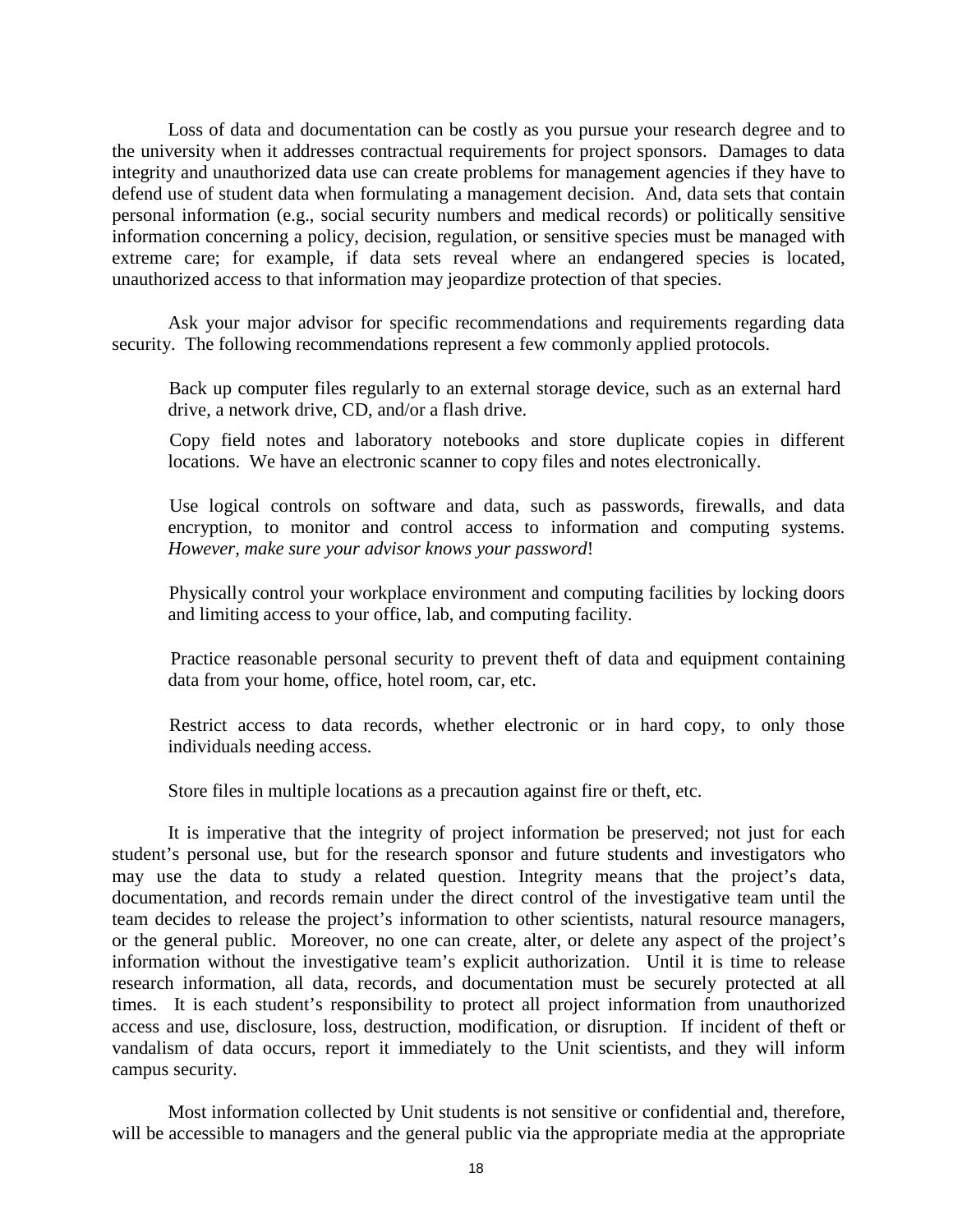time. Students must adhere to the scientific principles of quality control and/or peer-review when releasing data. Management agencies and the general public must be assured that scientific information reported is of the highest quality.

Upon graduation and prior to leaving the Unit, you should transfer to your advisor or Unit Leader all data, field notes, and reports in either electronic or hard copy form, whichever is appropriate. The USGS requires that research record files be maintained by the Unit and/or transferred to the management agency that funded the investigation. However, students typically retain copies of study data and records to prepare research publications or for other purposes, as long as permission is received from the appropriate authority.

#### Personal Conduct

Unit students represent all Unit cooperators when doing research. The public will probably see Unit students as -university students conducting Unit business and research projects, which is entirely appropriate. The CRU program is working well when Unit-sponsored students are seamlessly connected to the larger population of university students. It is not uncommon for the general public to identify Unit students as state or federal employee because of vehicle license plates (state or federal) and associated decals.

The Kansas Unit cooperative agreement states that students are employees of the university; therefore, the university is responsible for student actions and behavior. Universities have a student code of conduct that is the basic guideline reflecting university-student relations and defines expected behavior, conduct, and judicial procedures. Check with the Division of Biology for specific procedures.

Unit scientists join with the university in taking a strong and clear stand on matters of academic dishonesty. Plagiarism and cheating on tests, assignments, research papers, theses/dissertations, or other academic activities are unacceptable. The issue of plagiarism in particular can be confusing. Plagiarism is the act of presenting another person's ideas as your own. When incorporating thoughts and hypotheses of other authors into your own writings, always cite the source of your borrowed ideas. It is unethical to present the work of someone else as your original hypothesis, data interpretation, conclusion, or recommendation. Visit [http://www1.esc.edu/personalfac/hshapiro/writing\\_program/Orientation/main/plagiarism.htm](http://www1.esc.edu/personalfac/hshapiro/writing_program/Orientation/main/plagiarism.htm) to learn more about plagiarism. See also <http://www.k-state.edu/honor/index.html> for K-State's policy.

Unit scientists also join with the university in taking a strong stand against sexual harassment. Sexual harassment represents unwelcome sexual advances or any other verbal or physical conduct of a sexual nature. Harassment is a particularly harmful and illegal form of discrimination that violates expectations of fair and respectful treatment.

The CRU Program joins with all cooperators in a commitment to provide equal opportUnity for education and employment of all persons without regard for age, race, religion, gender, sexual preference, national origin, or disability. Additionally, the program sponsors cultural diversity initiatives for students who want to explore career options in the natural resources field; see minority programs at [http://www.coopUnits.org](http://www.coopunits.org/) for more information.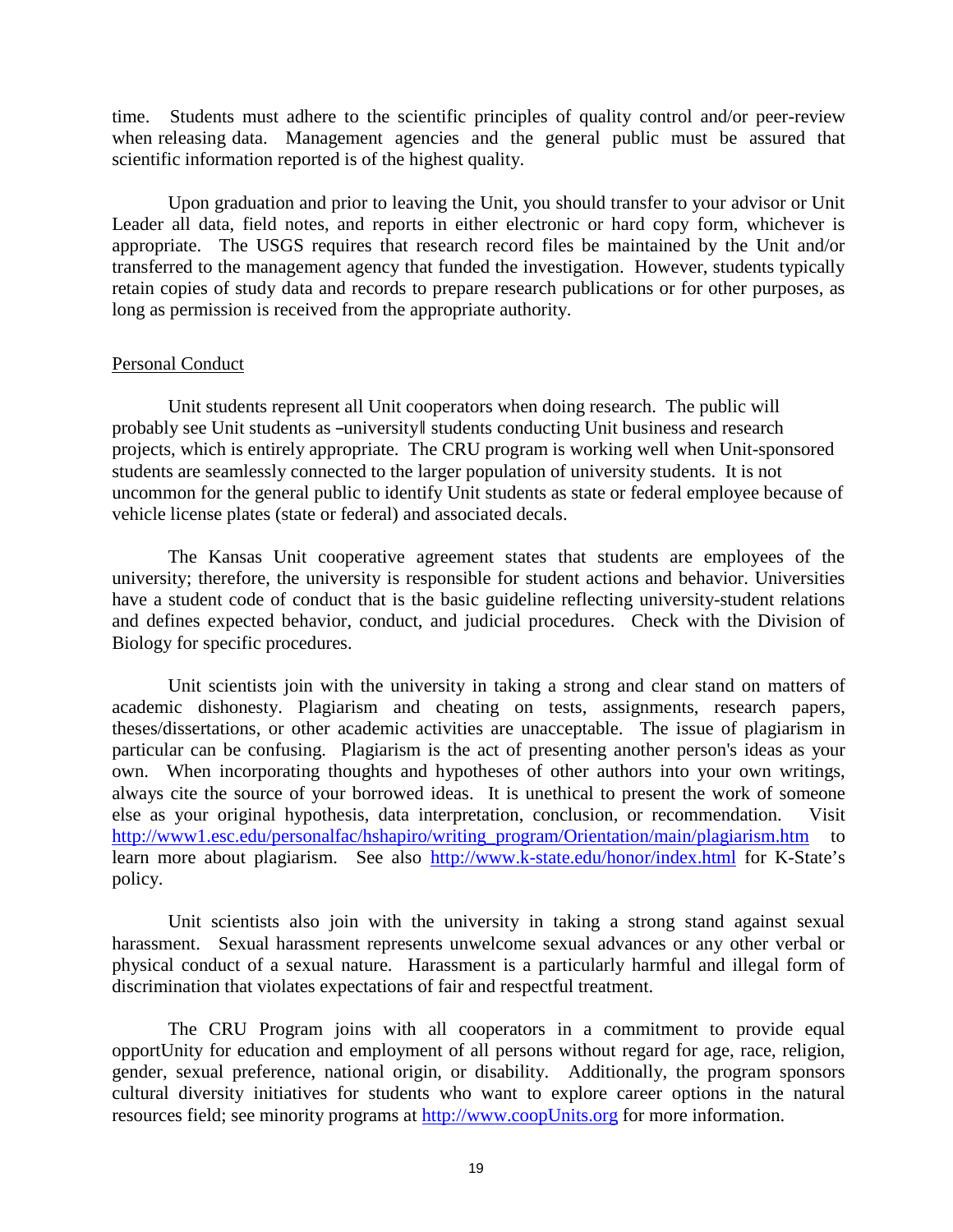Graduate assistantships can be terminated. Termination is usually at the discretion of the major advisor within the regulations of the university. A student can be terminated for violating the ―student code‖ regarding honesty, sexual harassment, and discrimination. A student also can be terminated because of his or her low work ethic or inability to perform required duties. The Unit scientist may terminate a student's stipend or resign as his or her advisor if the student is not performing at a desired level, fails to complete reports, or does not collect required data.

Evaluation of personal conduct begins in the corridors in the Division of Biology. A research group of faculty and students is like an extended family, dependent on one another. Throughout the graduate training experience, students interact with Unit scientists, student peers, and departmental staff and faculty. Individuals are judged by how hard and intelligently they work, the quality of research efforts and scientific presentations, the talent or skill contributed to the department, and a student's conduct toward others.

#### Conduct of Science

Unit students typically participate in research projects that are designed to provide managers of federal and state agencies and leaders of non-government organizations with the critical information they need to make resource use and/or conservation decisions. The CRU Program places a high value on meeting the expectations of its funding partners, which many times also are the same expectations of the program's cooperators. It is each student's responsibility to conduct high-quality research that generates defensible data and objective interpretation of the results, whatever they may be. Part of the defensibility of research will be determined through scientific peer-review, which will become increasingly critical as research project results take form, mature, and become finalized. The peer-review process will assess many of the features of each student's graduate project that advising committees address early on, including experimental or study design, research scope, sampling procedures, and associated methodologies.

While scientific peer-review provides an independent assessment of the defensibility of research, the most critical driver of science quality rests with you and how you and your technicians behave in the field. Many graduate projects are field intensive, requiring a significant physical and mental investment to collect data. It is at those times when conditions are most challenging and when it is critically important to adhere to approved protocols for sampling or collecting data. Shortcuts are the bane of defensibility. Although it is hard to predict how research results will be used by others, reflect on whether you could reasonably defend to others what has been done and how it was done.

# Ethics

Ethics represent a set of values that guide the actions of a person or group. Ethics include concepts of right and wrong and responsibility. The purpose of this discussion is to make students aware of professional ethics and associated responsibilities to practice ethical science.

Unit scientists are federal government employees who, by law, are held to a high standard of ethics. They are reminded of their ethical responsibilities during required annual training classes. Unit scientists must practice ethical conduct to ensure that every citizen can have complete confidence in the integrity of the Federal Government. They must respect and adhere to the fundamental principles of ethical service. There are 14 principles of ethical service for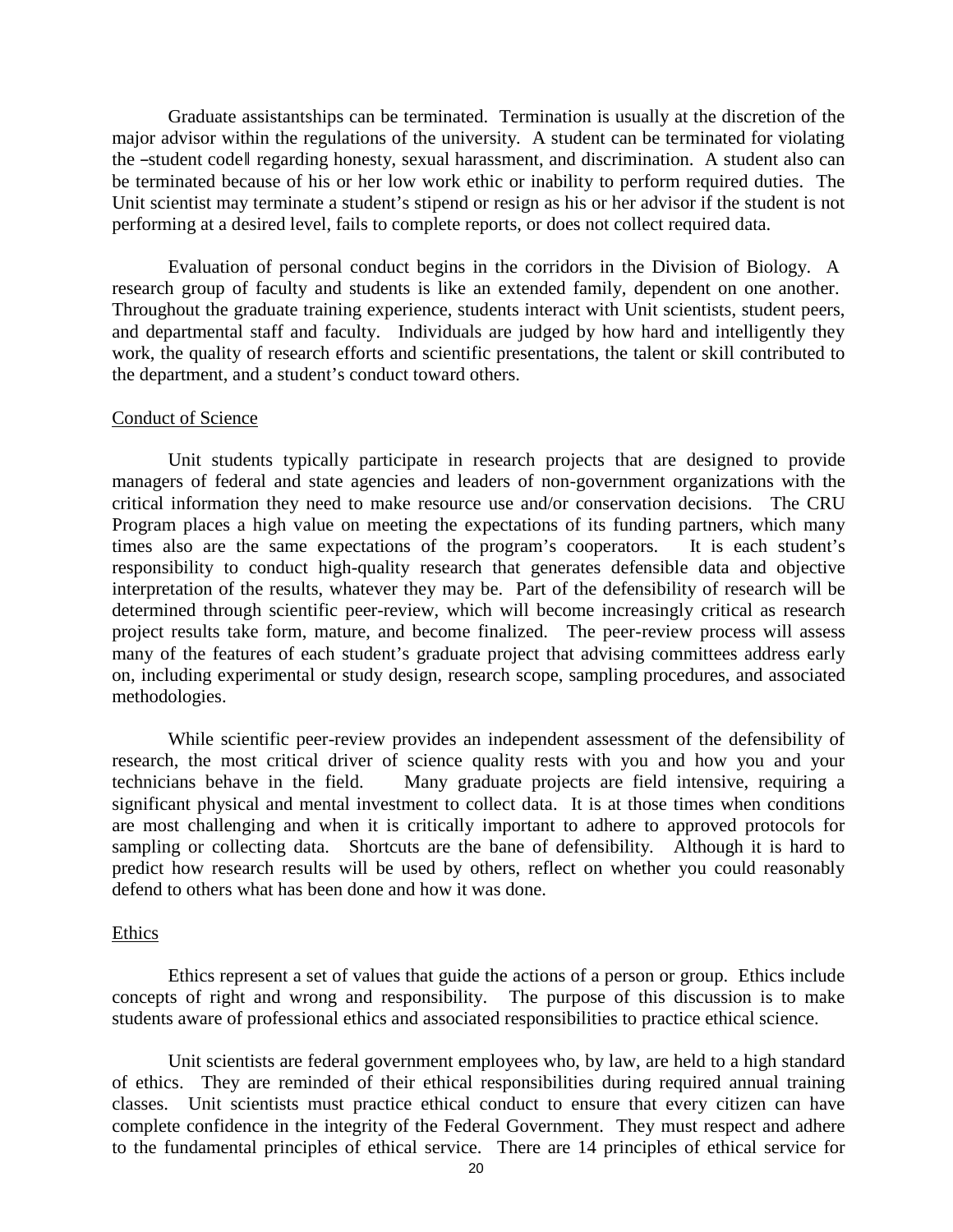government employees. Your major advisor can provide extensive counsel on the subject of ethics.

Students and major advisors alike also follow professional ―codes of ethic.‖ In becoming a member of a professional society expectations will exist to accept the responsibility of managing natural resources for the benefit of those resources and for the public. Additionally, societies will provide their specific set of conduct guidelines. Many of the principles reflect common sense, and differ little among fish and wildlife.

An example of professional conduct guidelines for the American Fisheries Society is available online at [http://www.fisheries.org/afs/education\\_standardsofprofessionalconduct.html](http://www.fisheries.org/afs/education_standardsofprofessionalconduct.html) .

Some relate to Unit graduate students irrespective of discipline:

Use proper scientific methodology; document your conclusions and interpretations. Speak for yourself and not for your society, university, or Unit without the entity's explicit approval.

Acknowledge the professional work of other scientists when building on their ideas. Treat your colleagues in a just and fair manner.

Serve your employer professionally, -without prejudice or conflict of interest.

Present your professional qualifications in a truthful manner.

Make a clear distinction between your stated opinions and accepted knowledge or facts.

A special responsibility for fish and wildlife students is *strict compliance with game and fish laws and regulations*. However, CRU expects its student participants to go beyond basic adherence to fish and wildlife regulations, by setting positive examples in your outdoor activities. As a hunter, do you count unretrieved harvest as part of the bag? As an angler, do you adhere to practices that reduce pain in fish? **Do you hunt or fish at your research site, where you may have unique knowledge of habitat and populations? Is that "fair chase"?**

Many ethical codes for professional societies are about science practices. In their article entitled ―Ethical Problems in Academic Research,‖ Judith P. Swazey, Melissa S. Andersen and Karen Seashore Louis reported that 44% of the graduate students and 50% of the faculty members they surveyed in 1993 had been exposed to two or more types of misconduct and questionable research practices (*American Scientist* 81: 542-553). According to this finding, students will observe activities that challenge the integrity of academic science every day. The CRU Program expects Unit students to respond appropriately to these challenges using a professional code of ethics as a guide.

# Safety

The following discussion addresses safety responsibilities for Unit students. A comprehensive list of reference safety material is provided under separate cover in the Cooperative Research Units Policy and Procedures Manual. Treated here are some general rules and safety guidelines for students and technicians when conducting research. Safety programs for Unit activities are shared by Unit cooperators. Universities provide safety programs and guidance for most student activities. These are supplemental to USGS safety programs in certain specialty areas that go beyond those typically address by university safety programs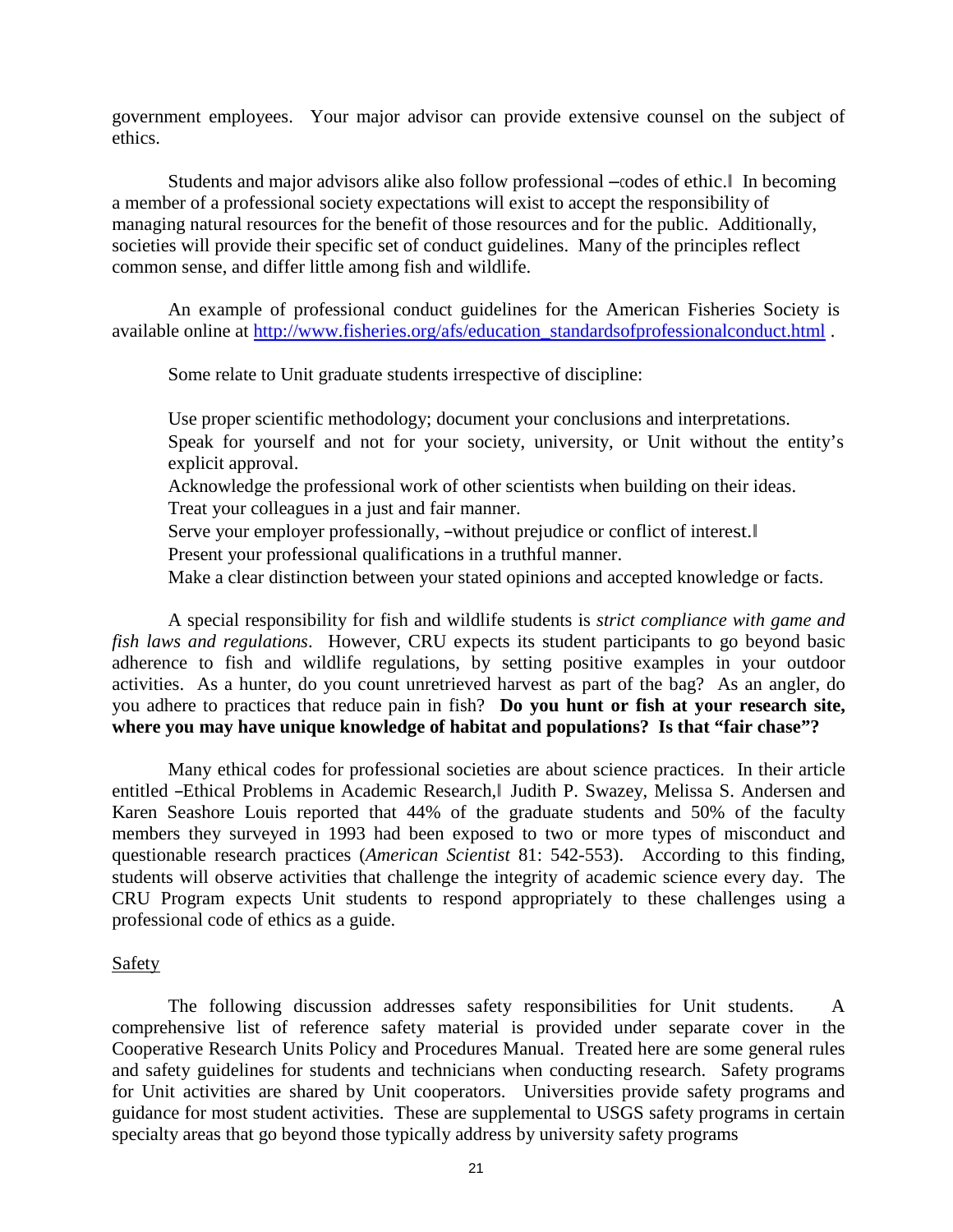It is the goal of the CRU Program and its cooperators to provide an enjoyable and safe working environment for all faculty, staff, and students; however, the very nature of field and laboratory research in fisheries and wildlife involves elements of personal safety risk. Although Unit students are technically university employees, Unit students are expected to comply with the safety policies and training requirements of USGS as well as those of the host university. USGS safety requirements must be complied with because research will be conducted under the supervision of a federal Unit scientist. And as an advisee of a federal scientist, students must complete the same safety training programs applying to major advisors.

Students and major advisors are expected to work together to ensure that students complete the necessary training requirements and abide by all USGS and university safety policies that pertain to Unit activities including research projects. It is the responsibility of each major advisor to help students determine what safety training is needed and how to get it. Major advisors also make sure that students receive proper safety awareness for other issues (e.g., vaccinations). It is the student's responsibility to develop a plan and time schedule with their advisor for completing all safety and health training requirements and to submit proper documentation of training completions to the major advisor.

Each Unit student will have unique training needs; hence, it is impossible for anyone external to the student and major advisor to track whether necessary training requirements have been completed. Failure to receive the necessary safety training could result in dire consequences for students and advisors should an accident occur. Typically, a review of training records is part of the procedure in completing an accident report. Deficiencies in training records could result in the forfeiture of tort coverage under the federal government making individuals personally liable for all damages. Clearly, the student and advisor share responsibility to conduct a hazard assessment of work to be done, and to obtain and document completion of appropriate training. This is a significant responsibility that should be taken very seriously.

To maintain a safe working environment for everyone, it is imperative that safety violations and issues be immediately reported to your major advisor. All accidents need to be reported (and documented) to the Unit leader, whether or not someone is injured.

# Insurance and Personal Liability

As a participant in the CRU Program, and as such being recognized as a student and employee of the university (and as a volunteer of USGS), the host university has primary responsibility for insuring student health and safety. This includes affording students with liability protection should they be injured or involved in an accident while conducting degree program activities. Each state and university offers students its own set of accident, health, and liability protection. Major advisors should be consulted to learn what set of benefits and protection is available to students during their degree program.

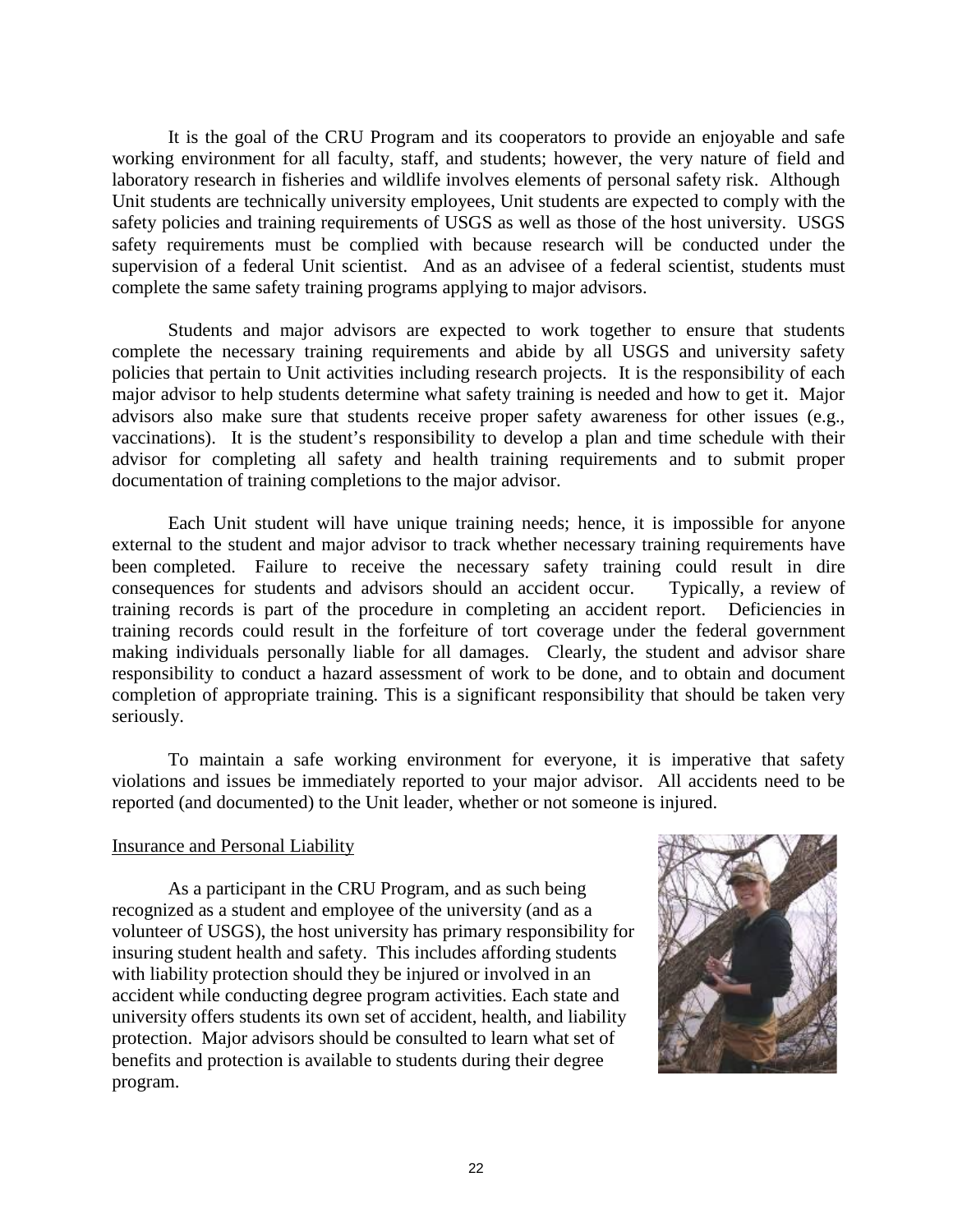In addition to the above medical/liability package, students may receive protection under the Federal Torts Claim Act if their activities are being conducted to help USGS achieve its mission, and if have USGS volunteer status. To obtain USGS volunteer status, students must provide Unit administrative staff with a signed copy of the Individual Volunteer Services Agreement before project activities are initiated. This form will be evaluated and approved by the Unit leader or assistant Unit leader. This form is required for non-federal employees to participate in federal activities and/or to operate federal vehicles, boats, etc.

Because students are entitled to medical and liability protection from multiple sources (i.e., the university and federal government), assignment of responsibility is determined on a case-by-case basis. Consequently, students should view the above information as general guidance and not as legal opinion. With that said, when involved in a Unit activity after receiving appropriate training and filing the proper forms, students should receive accident/medical/liability protection from one or all of the Unit cooperators. Bear in mind that the university and state and federal governments will deny coverage if their stated rules are disregarded when carrying out Unit activities. Examples of actions that could cause students to lose accident and liability coverage are:

 Driving a university or government vehicle in the course of your work while under the influence of alcohol or drugs.

 Driving a university or government vehicle for non-work or non-approved work activities (e.g., driving the vehicle home for lunch or using it pick up a friend at the airport).

 Operating a university or government vehicle in a reckless manner, including failure to obey traffic regulations.

Operating specialized equipment without required training.

 Failure to abide by Occupational Health and Safety regulations during the conduct of your work.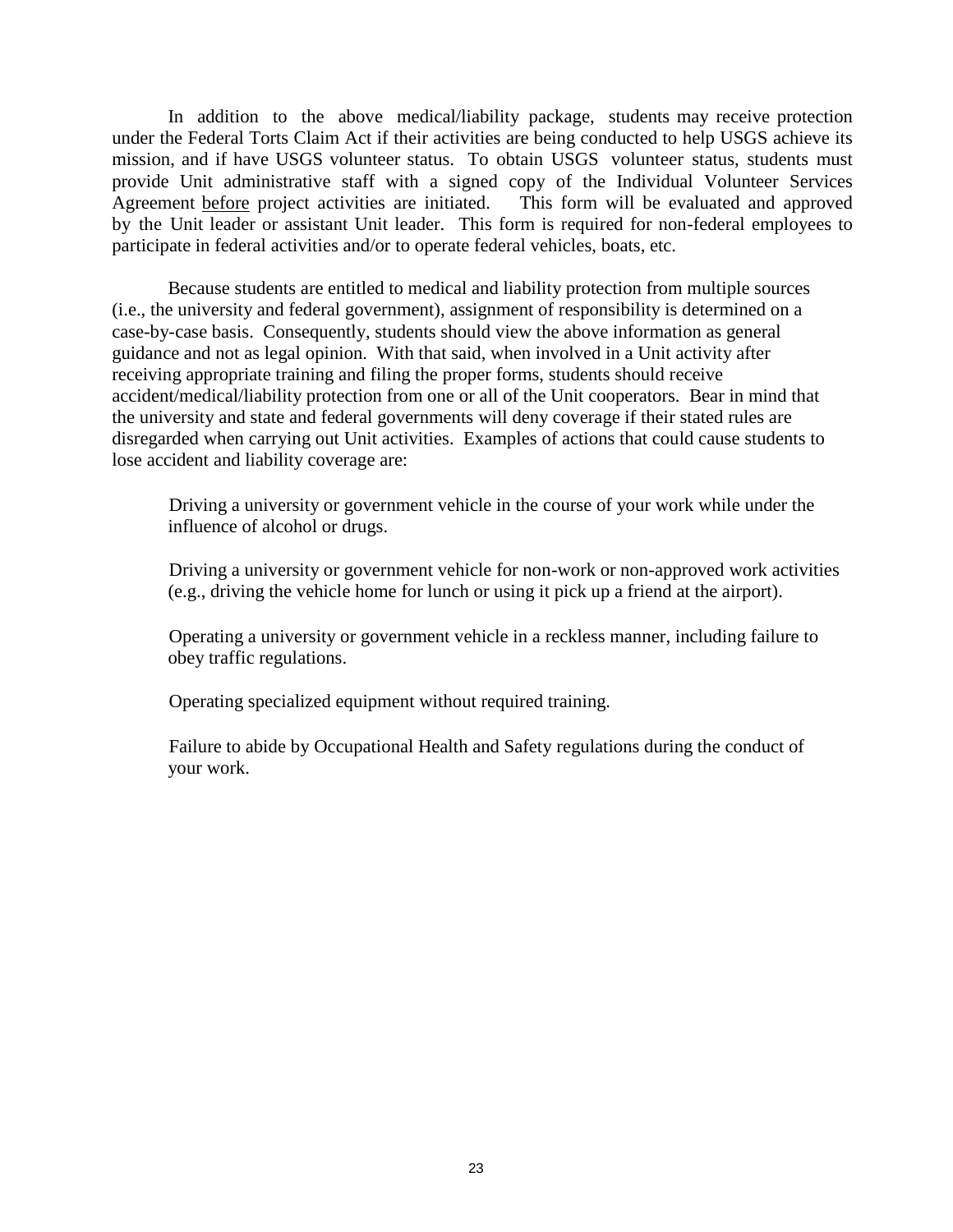### **APPENDIX I**

#### **Student Selection and Financial Support**

#### *A. Student Selection*

The Cooperative Research Units Program and its individual cooperative fish and wildlife research units were designed to provide advanced academic training for graduate students in fisheries, wildlife and other natural resource fields. Because each Unit is affiliated with a university, Unit students are selected through the normal application process for each host university. There is no federal application process, and there is no set number of students accepted each year. At KSU, a final acceptance is made by the Division of Biology Graduate Affairs Committee and the Graduate School.

#### *B. Types of Student Support*

Most Unit students receive financial assistance when entering graduate school, but the type and amount of support varies by university and prevailing circumstances. Regardless of which type you received, make sure you understand all of the conditions associated with your financial assistance package. For instance, what expenses (e.g., tuition/fees, living stipend, and equipment purchases) does your financial award cover? Is the money already deposited into an account; if not, when will the money be received? What deliverables must you produce to keep the financial assistance? Will the financial award expire before your expected graduation date? It is your responsibility to understand and accept all of the conditions relevant to your financial award. Most of these questions can be answered by your advisor or Becki Bohnenblust in the Division of Biology office. *Keep in mind that a GTA and GRA responsibilities are exactly the same for both research and teaching*. Remain mindful of your projected graduation date, as determined by your advisory committee, because if you do not complete your degree requirements on time you may not receive additional financial support. However, your stipend is guaranteed at K-State given you are making progress towards your degree. In general your takehome pay is the same (about \$21,000/year after tuition) regardless of a GTA or GRA.

#### Graduate Research Assistantships

Research assistantships are the most common form of financial assistance among Unit students. More times than not, a Unit scientist is able to advise a graduate student because a government agency and/or private entity asked the Unit to investigate a specific natural resource issue. As agreed to in the research contract, the project sponsor provides funds that cover the graduate student's school expenses plus additional funds and/or in-kind support for specific research activities. The Unit must generate specific products (e.g., final report, database) that the project sponsor request to address its natural resource problem. Consequently, if you have a research assistantship, you need to know what the specific objectives and timelines are for your contracted research products and services. You should visit with your major advisor to learn how this assistantship links to your thesis/dissertation research project. **Although the contracted research project and the degree project are typically one and the same, this is not always the case.**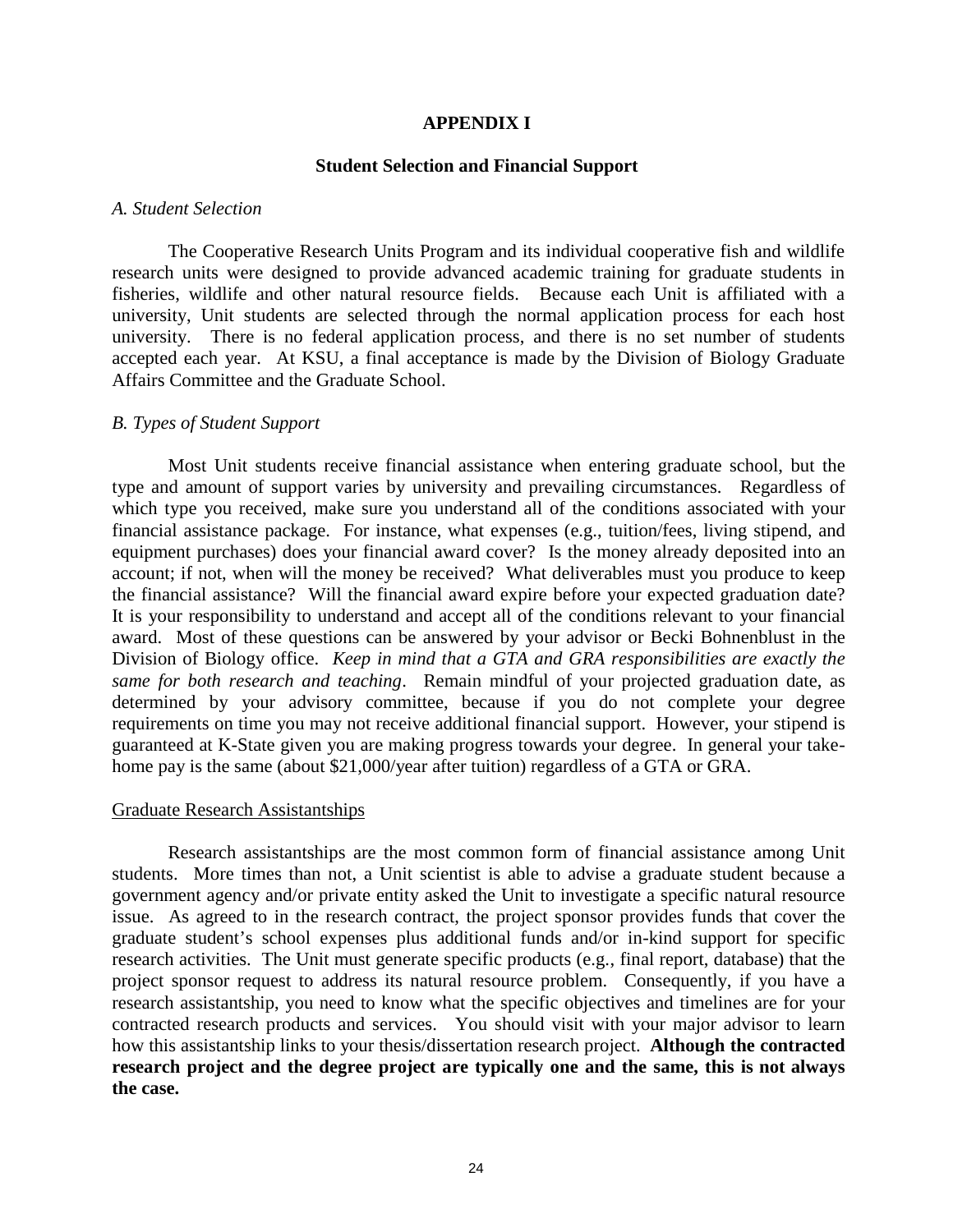Unit students on a research assistantship receive a stipend, out-of-state tuition/fee waiver, and health insurance. They receive funds to cover tuition but students are required to pay fees. In addition to these benefits, they may also have a research account that supports the purchase of research related equipment and supplies and limited travel compensation for project related business (e.g., attending a professional meeting to present research findings for your contracted project). Meet with your major advisor to learn what your compensation and benefits are under your research assistantship. Additionally, discuss what is expected of you so you can maintain your assistantship. Typically a research assistant must work at least 20 hours per week on the contracted research project. However, Unit students typically work more than the required minimum because they are expected to interweave their own research interests and degree requirements with the assigned research project. Most Unit students are on a research assistantship.

#### Graduate Teaching Assistantships

Universities often employ graduate students to assist faculty members with the instruction of laboratory classes and other courses. Generally, these assistantships are arranged by graduate students and their major advisor through discussions with university departments and programs. Make sure you understand what compensation (e.g., living stipend) and other benefits (e.g., tuition/fee waiver, health insurance) go with your teaching assistantship and remember that no teaching assistantship will provide funding for the operational aspects of your research project.

# Fellowships

Fellowships are scholarship awards that offer students great freedom in their academic studies and intellectual pursuits. A variety of organizations (such as your university, Environmental Protection Agency, and National Science Foundation) administer fellowship programs to support scholarly work by a master's or doctoral student, but each program differs in purpose, funding, and expectations. Unlike research and teaching assistantships, fellowships tend to not stipulate the fulfillment of specific duties or delivery of required products, but this is not always the case. Thus, if you have a fellowship, make sure you understand the benefits, duration, and expectations of your award. To learn more about fellowship opportunities, consult your major advisor or other officials at the university.

# *C. Types of Project Support*

In most cases, Unit scientists raise financial and logistical support for graduate research projects in the CRU Program. Before any agreed upon funds can be transferred to a Unit and before research activities can commence, the Unit scientist, K-State, and funding agency must develop a research contract that specifies what type of research services and information products the agency will receive and the Unit research team will provide. In some cases, PhD candidates and post-doctoral fellows either help a Unit scientist identify information needs and solicit project funding, or they lead this entrepreneurial activity with minimal oversight from a Unit scientist. Product expectations and delivery deadlines are associated with each research contract, and as a member of a research project team, you are obligated to stipulations in the research contract. Failure to meet those contractual obligations can lead to termination of project funding.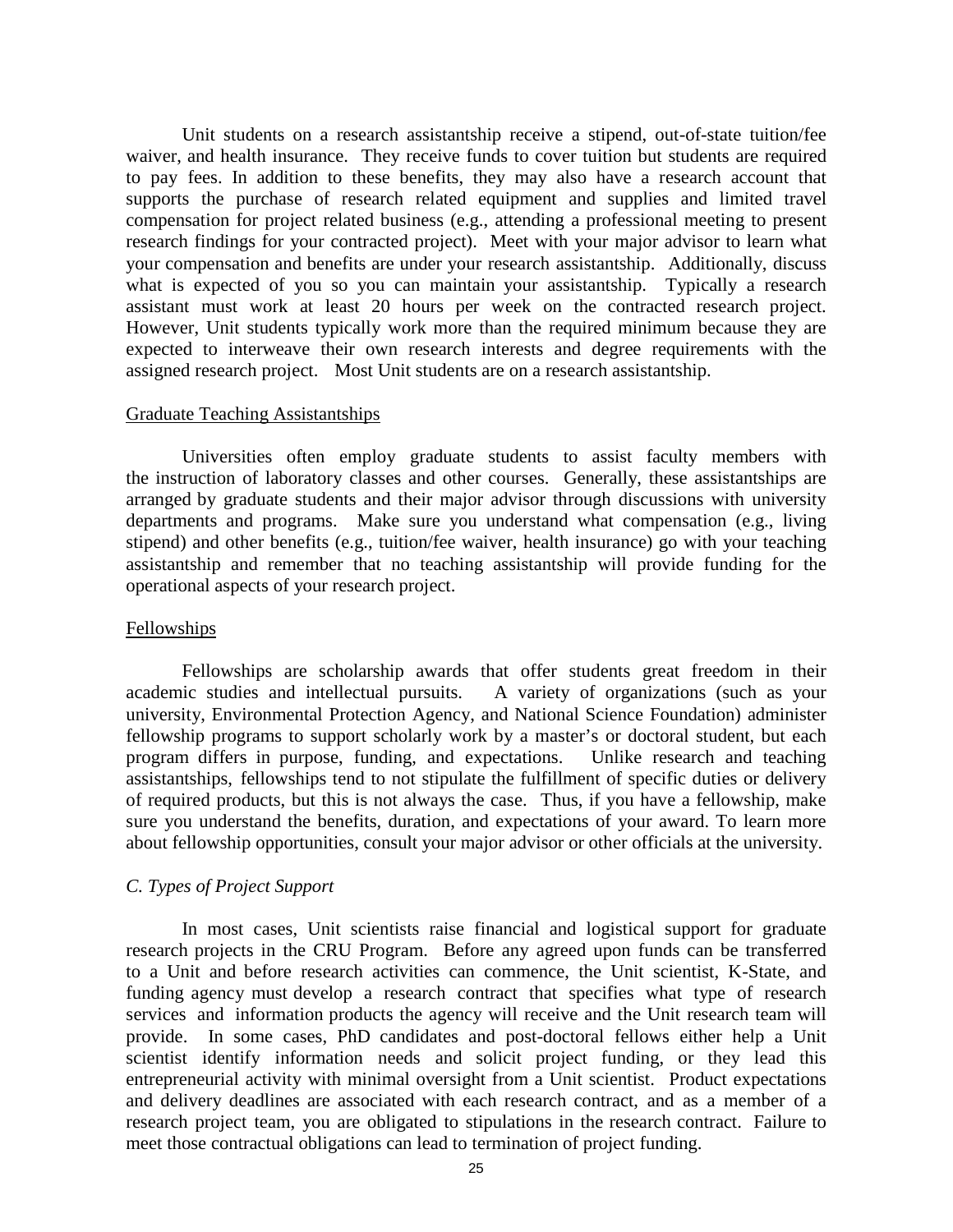Depending on which entity is contributing funds to your research project, money is transferred from the sponsoring agency to the Unit and university in one of two ways. For projects receiving financial support from a federal agency, the project sponsor must use legislative authorities, such as the Economy Act [\(http://www.thecre.com/fedlaw/legal25/economy-act.htm\)](http://www.thecre.com/fedlaw/legal25/economy-act.htm), to transfer money to USGS. After USGS has access to the designated project funds, staff in the headquarters office for the CRU Program issues the university a Research Work Order (RWO). This RWO has a finite life and budget and identifies what the objectives and requested deliverables are for the contracted research project. All RWOs must support research and all must incorporate a graduate student or undergraduate training on the research team. State agencies and other funding organizations use different contracting mechanisms to acquire research and other services from the Unit. *Regardless of how the money from these funding entities reach the Unit, the university typically serves as the research account's administrator because the money is sent directly to the university.*

Your Unit also receives base funding from the cooperating state agency and sometimes the university. These funds primarily support the Unit's operation but occasionally may be used to support research. Use of these funds is determined cooperatively by Unit staff and the contributing entities.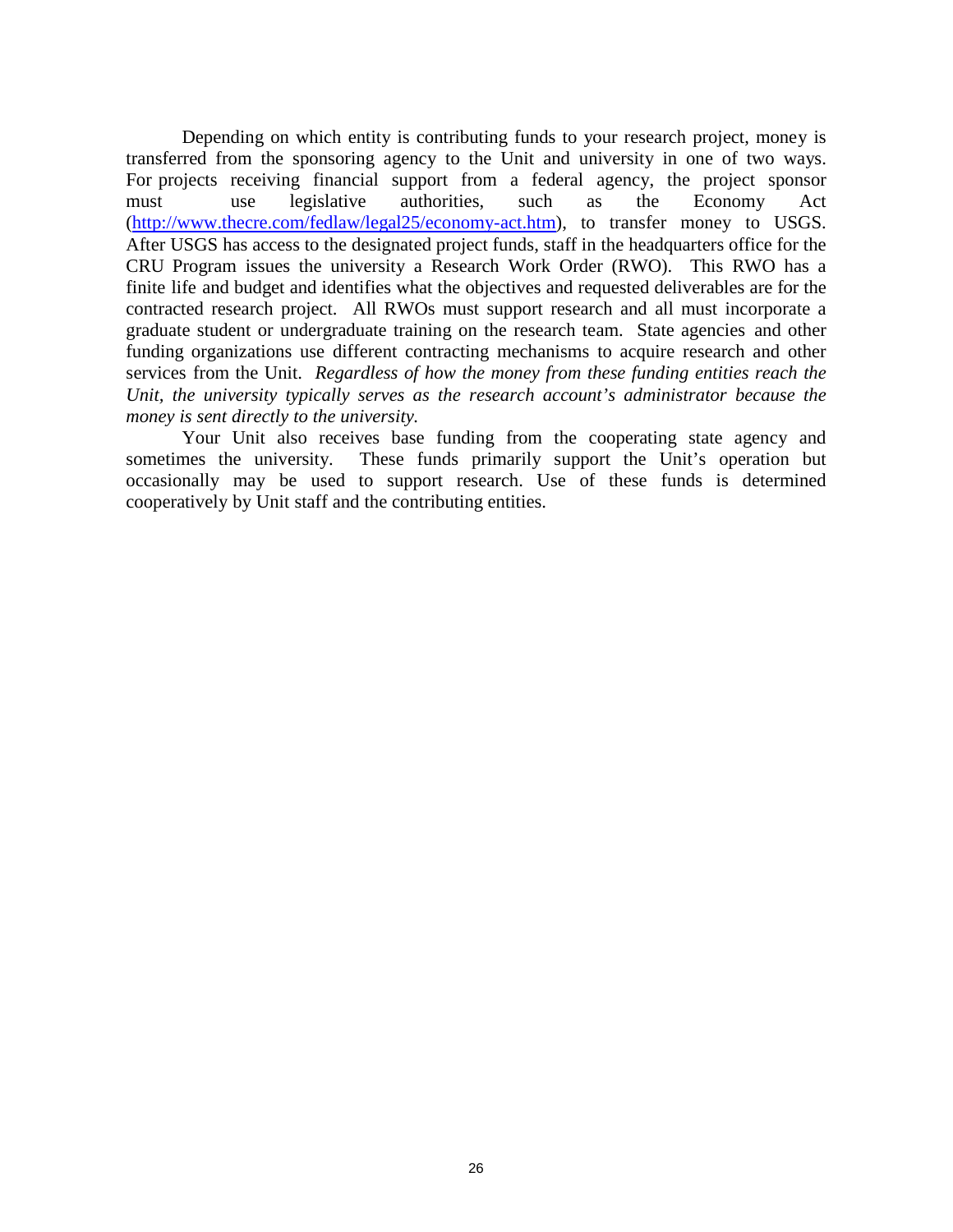# **APPENDIX II**



119 Grand Avenue \* PO Box 1090 \* Paonia, CO 81428 \* (970) 527-4898 **[www.hcn.org](http://www.hcn.org/)**

 **Vol. 39 No. 10 | May 28, 2007**, [http://www.hcn.org/servlets/hcn.Article?article\\_id=17031](http://www.hcn.org/servlets/hcn.Article?article_id=17031)

**Western Roundup Printable Version**

**Weathering the academic storm by Erin Halcomb**

# **Dan Donato's controversial study on salvage logging turned his life upside-down**

*Conifer seedlings catapulted Dan Donato onto the national stage early last year. Before that, he was just another Oregon State University student, working on his Ph.D. in fire ecology and loving the days he spent outside with colleague Joe Fontaine, documenting the comeback of birds, mammals and plants after Oregon's epic Biscuit Fire. Then, in January 2006,* Science *published a sliver of their findings that bucked conventional wisdom: Conifer seedlings re-grew abundantly on their own after a forest fire, but comparatively few survived the harvesting and hauling of salvaged logs.*

*Critics immediately denounced the findings, which contradicted an earlier report by Oregon State University professor John Sessions saying salvage logging and replanting would be necessary to recover the Biscuit's conifers. Professors and Forest Service scientists badgered* Science *to pull the article, and the Bureau of Land Management withdrew (but later reinstated) funding for Donato's study. Reps. Greg Walden, R-Ore., and Brian Baird, D-Wash., bullied Donato at a congressional hearing, and all the while, ecologists, conservationists and other forest scientists cheered for him.*

*The furor made front-page news, but Donato shied away from reporters. In April, he finally agreed to an interview about his interests, his research, and what it's like to go from an unknown forestry geek to a controversial star overnight. We talked while he was at home, studying for his Ph.D. qualifying exam and listening to a Chicago Cubs game.*

**HIGH COUNTRY NEWS** Where did you grow up, Dan?

**DAN DONATO** I'm a native Oregonian. I grew up in between Portland and Mount Hood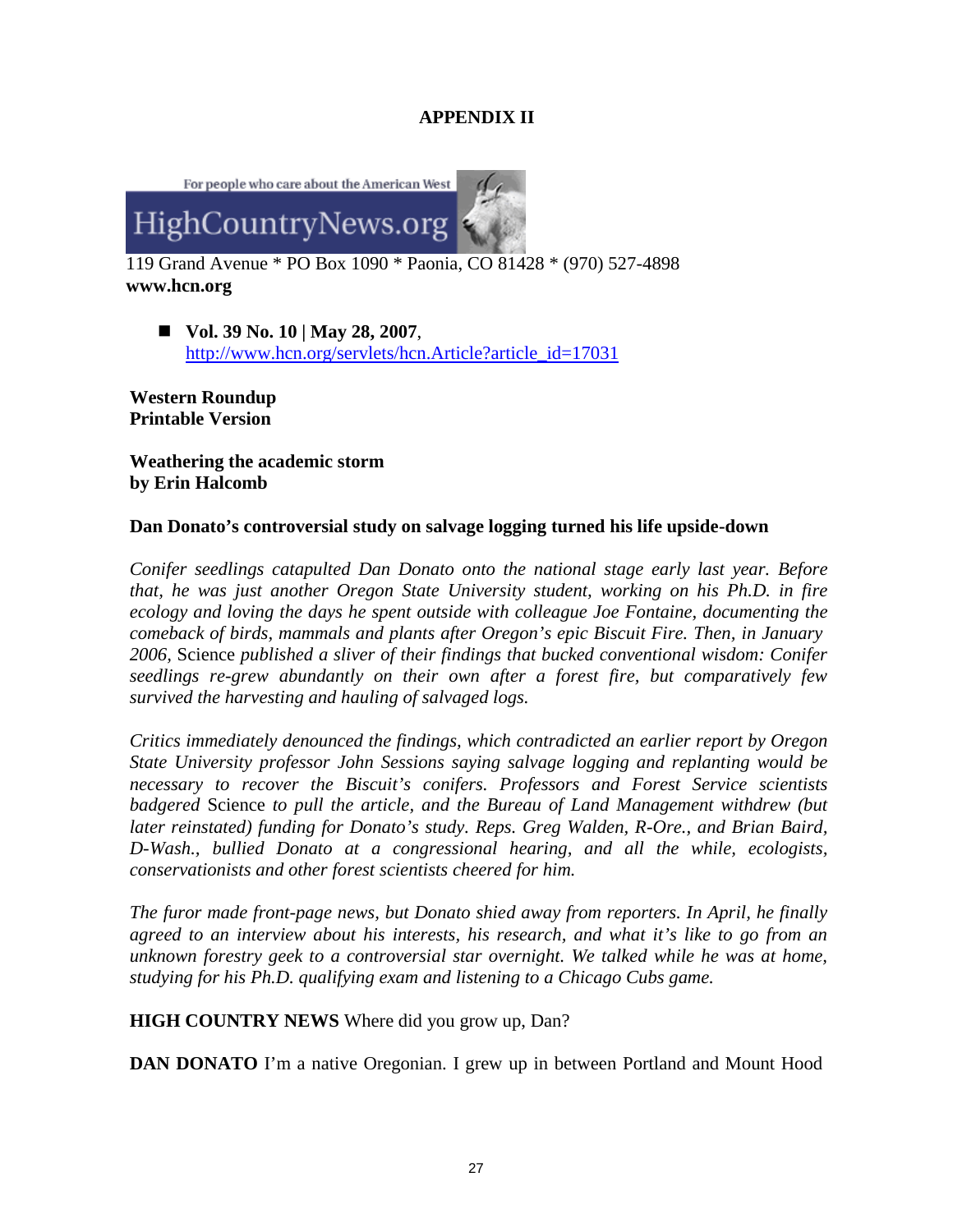before video games took off, so I spent most of my youth in the local woods.

**HCN** What book are you reading now?

**DONATO** *Burning Questions* by David Carle. It's about Harold Weaver and Harold Biswell — two pioneering fire ecologists. These were the first guys to espouse the idea that low-intensity surface fires are really important to how forests function. Their ideas weren't popular at first; they went through some less-than-pleasant times — and that strikes a bit of a chord for me.

**HCN** It reminds you of last year — when you went from grad student to celebrity? What happened?

**DONATO** Yeah, what did happen? We wrote a paper. We challenged some widespread assumptions, specifically that there's a lack of natural regeneration after a big fire. The Biscuit Fire was actually being put up as the poster child, and we were sitting on two full years of data that showed not only were seedlings establishing, they were surviving. So we felt like if we were going to have a fully informed public dialogue, it was our responsibility to get those numbers out. And it wasn't well received by everybody.

**HCN** But your paper wasn't just about seedling re-growth. It said that salvage logging harmed re-growth and increased fire risk.

**DONATO** Yes, salvage is the issue du jour in post-fire management discussions. A lot of ecology is being discussed in terms of salvage, and our paper was no exception. But, by far, the most controversial part was the fact that there were seedlings — there wasn't supposed to be any seedlings for logging to damage.

**HCN** Were you surprised by the reaction?

**DONATO** Yeah. Totally. We realized once it came out that people on all sides were taking it like the gavel came down on post-fire management. We were blown away by that.

**HCN** You keep referring to –we.<sup>|</sup> You were part of research group of six, but singled out. Why?

**DONATO** At first, we decided that I'd be the first author and do the media stuff — and that'd be fun. And it was, at first. It's great when the scientific commUnity is interested in your work, but I think the media latched on to the David-versus-Goliath angle, and to be honest, for folks who don't like what the data said, it was easier to cast the study aside if it was just a rogue graduate student and ignore the fact that there were other researchers with over 75 years of combined experience.

**HCN** How did the group react?

**DONATO** They were great. They went through most everything I did, though their names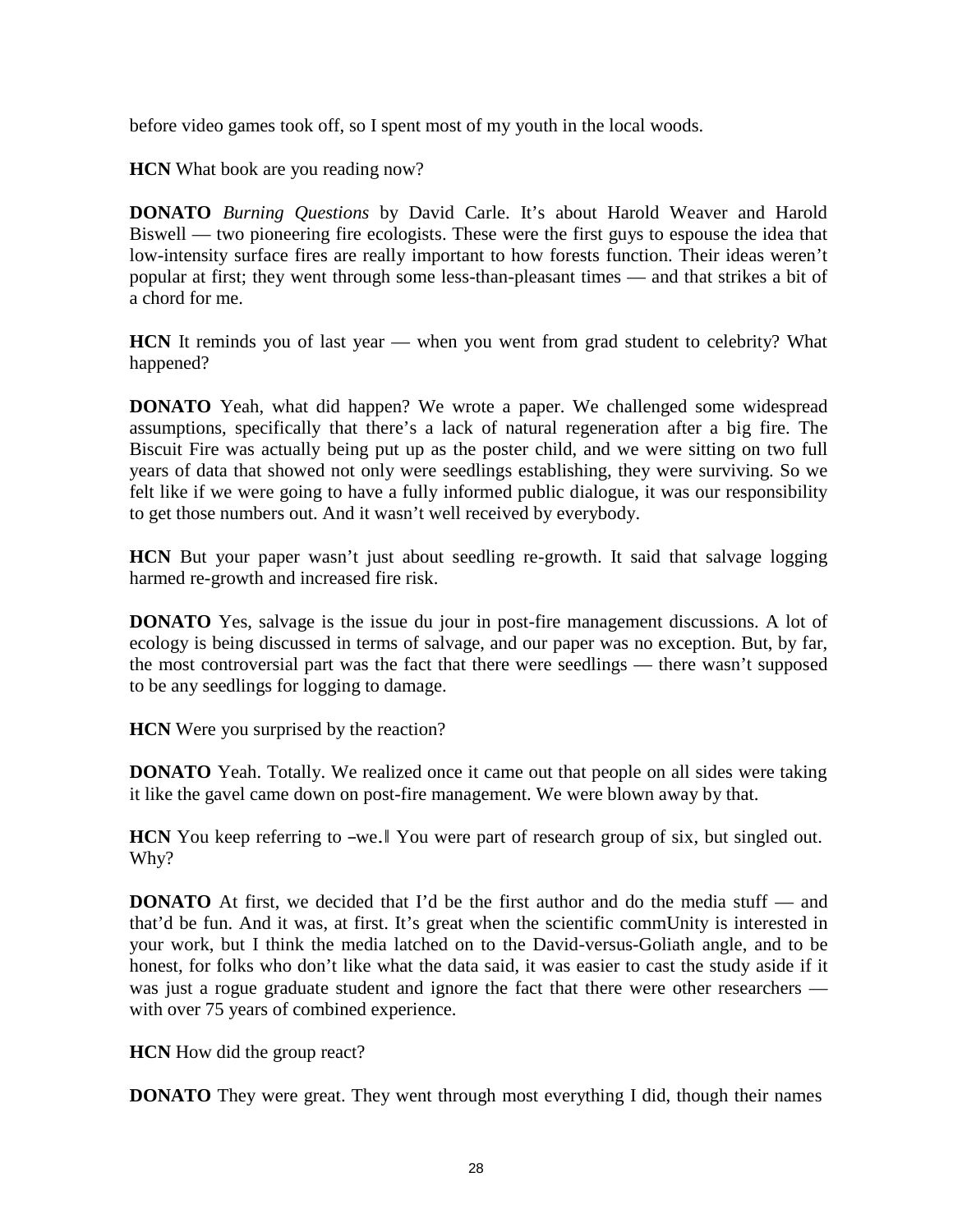weren't all over the press. Joe Fontaine — the other graduate student — testified before the state Senate. We would meet in the lab room (which became the -war room after the shit hit the fan) and write all of our papers and media statements together. We became really close.

**HCN** After your paper was released in *Science*, you lost funding, regained funding, testified at congressional hearings, spoke at public forums, and formally responded to critics in the journal. Did I miss anything?

**DONATO** There were countless meetings and presentations of our research, across the country. We also took agency folks out in the field to show them the sites and explain our study. That was really positive; a lot of people said it changed their perception of our study — favorably. I wish we could have done that more to dispel some of the rumors.

**HCN** So there was some positive?

**DONATO** Yes. It's definitely been a good learning experience, enlightening and emboldening. But it wasn't very fun. It was good to put a study out there that withstood so much scrutiny. Most papers get published, read by a few people, and that's pretty much it. We got so many levels of scrutiny on this little one-pager. And it survived. That's when you know you've done good work. Now there's other science coming out that's finding similar conclusions — that seedlings duke it out with the shrubs and come out on top. That's congruent with our primary conclusions, and that's very gratifying.

**HCN** What was the hardest thing?

**DONATO** Being caught in the middle of this polarized debate. I know forestry is in part a social science, that people have preconceived notions and they'll believe what fits more than the facts at hand; but two professional statisticians gave public testimony on our findings, and still some people believed that felling big dead trees on little seedlings didn't kill them, or that we were making up the data. That was really hard to swallow.

**HCN** How long did all this go on?

**DONATO** It's still going on. It's a year and a half later and I'm talking to a reporter. But it totally consumed my waking hours for about six months. When the paper first came out, I didn't sleep for about five days. The media storm and the intense reactions really shook me up. I'm normally a wallflower. I was taking classes, and for the first time I had to take an incomplete — I just couldn't keep up.

**HCN** You received a bachelor's of science in oceanography and in forest ecology in 1998, but didn't enter graduate school until 2003. What did you do in between?

**DONATO** I worked as a biologist all around the Western U.S. and Alaska. I surveyed for goshawks, desert tortoises and Canadian lynx, did botany work and fire-effects studies. I worked seasonally for different agencies and in between jobs, traveled around with whatever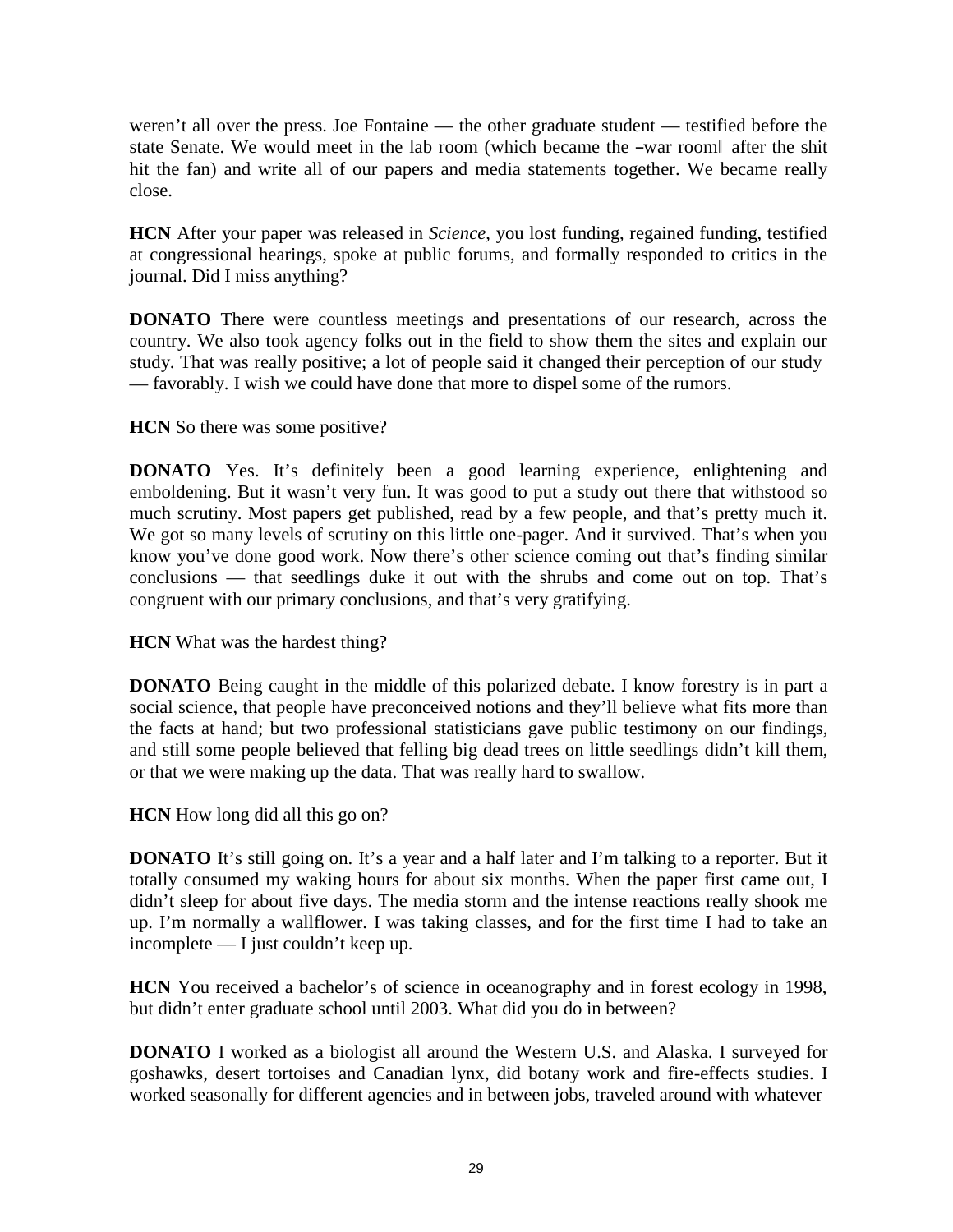money I could save up — living-out-of-my-car kind of a thing.

**HCN** What do you do for fun?

**DONATO** I'm a water junkie. I love being in, and on, the water. The garage is full of boats — raft, sea kayak, canoe, much to my wife's chagrin.

**HCN** So what else is in your garage?

**DONATO** A bunch of fishing rods, backpacking equipment, some woodworking stuff, gardening tools, a chain saw.

**HCN** Husky or Stihl?

**DONATO** Stihl — of course.

**HCN** Work and play, you've spent a lot of time in the woods. What's been your coolest experience?

**DONATO** Walking through a forest as it's burning, coming face to face with a mountain lion, viewing both oceans at once from the top of a mountain.

**HCN** Do you have any regrets about last year?

**DONATO** Not really; things went down favorably for us overall. But we maintained a low profile. Sometimes I think it would have been good to be more vocal about calling out the crazy criticisms. You know, there was a bit of a what I call now the Weapons of Mass Destruction phenomenon — where rumors about the way things went down just got repeated until they gained traction.

**HCN** So where are you with your research now?

**DONATO** We're done collecting data and now we're crunching numbers. There's a giant mound of data — like a huge beast I have to tame. I'm writing papers — and we have three already in the review process.

**HCN** Any advice to offer from this?

**DONATO** Yeah, when I see other researchers intimidated or hesitant about their results, it's really poignant for me. I really encourage people not to self-censor. Ask important questions regardless of outside controversy. Do solid work. Stick to your guns. But stay humble.

**HCN** The Cubs game over?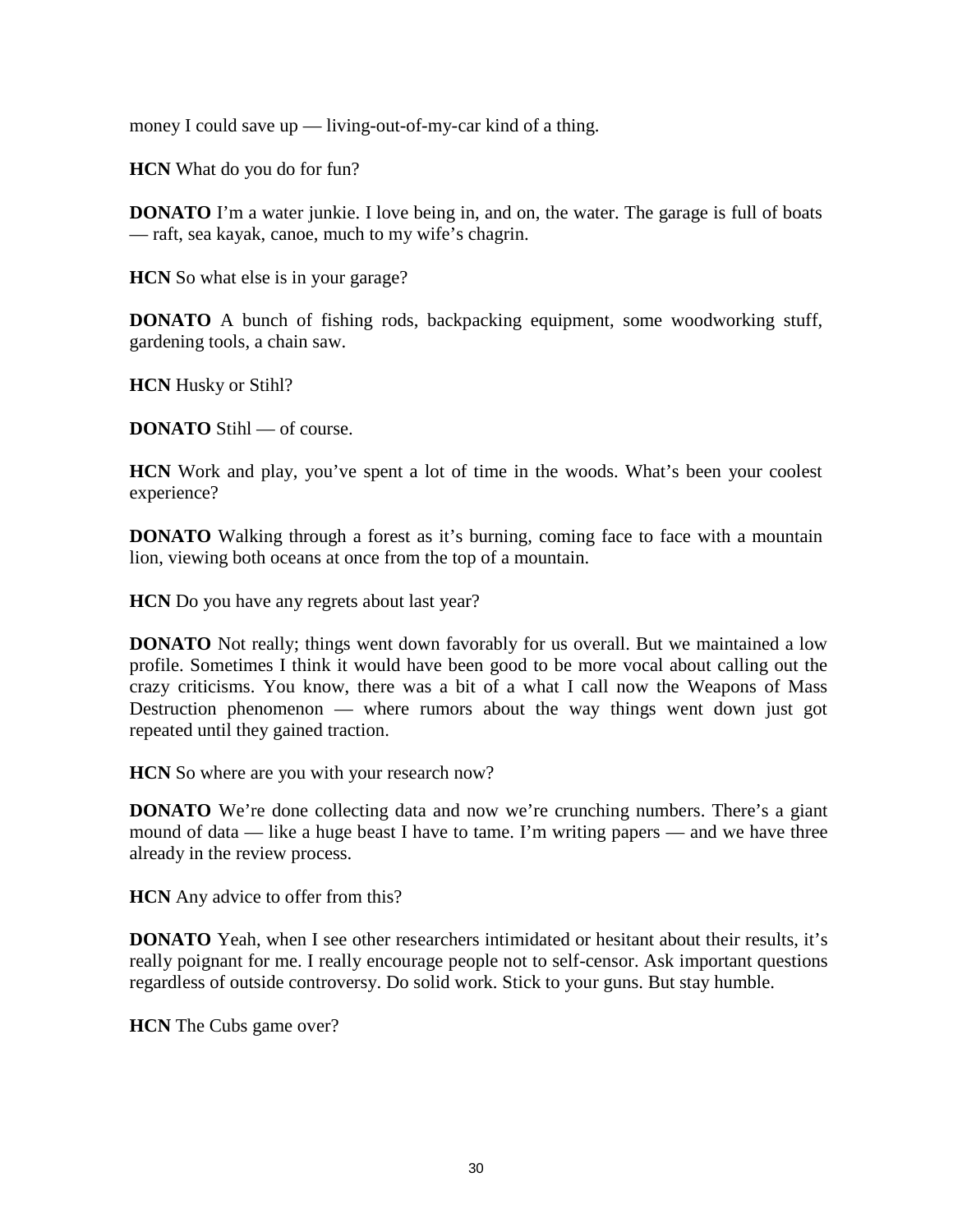**DONATO** Yes, it is.

**HCN** Who won?

**DONATO** Not the Cubs — one thing harder than last year is being a Cubs fan.

# **By Erin Halcomb**

*The author recently finished her tenure as an HCN intern and will soon be perched in a fire lookout in southern Oregon.*

> **© copyright 2002- 2006 High Country News High Country News\* Box 1090 \* Paonia, CO 81428 \* 1- 800-905-1155**

# **To receive two free copies of High Country News, call 1- 800-905-1155**

Article Code: 17031 Location: [Forests](http://www.hcn.org/archivesbycategory.jsp?category=Forests) / [Logging](http://www.hcn.org/archivesbysubject.jsp?subject=Logging&category=Forests) Programmed and hosted by Earthbound. Version 2.7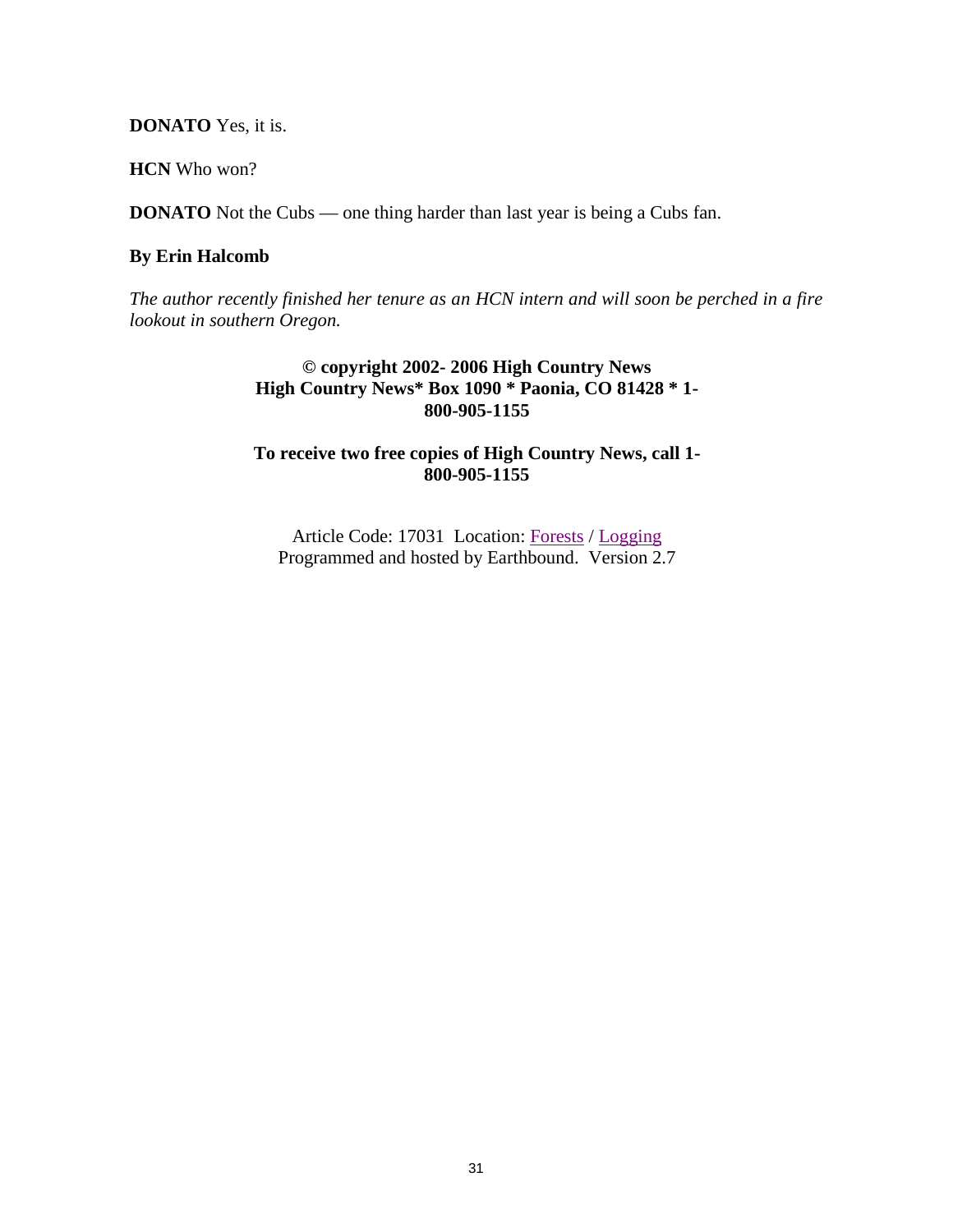# **APPENDIX III**



# *USGS Code of Scientific Conduct*

- 1. I will act in the interest of the advancement of science and contribute the best, highest quality scientific information for the U.S. Geological Survey and the Department of the Interior.
- 2. I will conduct, process data from, and communicate the results of scientific activities honestly, objectively, thoroughly, and expeditiously.
- 3. I will be responsible for the resources entrusted to me, including equipment, funds, my time, and my employees' time. I will promptly and accurately collect, use, and report all financial resources under my control; and promptly, thoroughly, and accurately report all scientific work.
- 4. I will fully disclose all research methods used, available data, final reports, and publications consistent with applicable laws and policy.
- 5. I will respect, to the fullest extent permitted by law, confidential and proprietary information provided by commUnities, Indian tribes, and individuals whose interests and resources are studied or affected by scientific activities or the resulting information.
- 6. I will maintain scientific integrity and will not engage in fabrication, falsification, or plagiarism in proposing, performing or reviewing scientific activities and their products.
- 7. I will welcome constructive criticism of my scientific activities, will welcome and participate in appropriate peer-reviews, and will critique others' work respectfully and objectively. I will substantiate comments that I make with the same care with which I report my own work.
- 8. I will be diligent in creating, using, preserving, documenting, and maintaining collections and data.
- 9. I will adhere to established quality assurance and quality control programs.
- 10. I will follow the Department's records retention policies and comply with Federal law and agreements related to use, security, and release of confidential and proprietary data.
- 11. I will adhere to appropriate standards for reporting the results of scientific activities and will respect the intellectual property rights of others.
- 12. I will, to the extent possible and practical, differentiate among facts, opinions, hypotheses, and professional judgment in reporting the results of scientific activities to others, including scientists, decision makers, and the public.